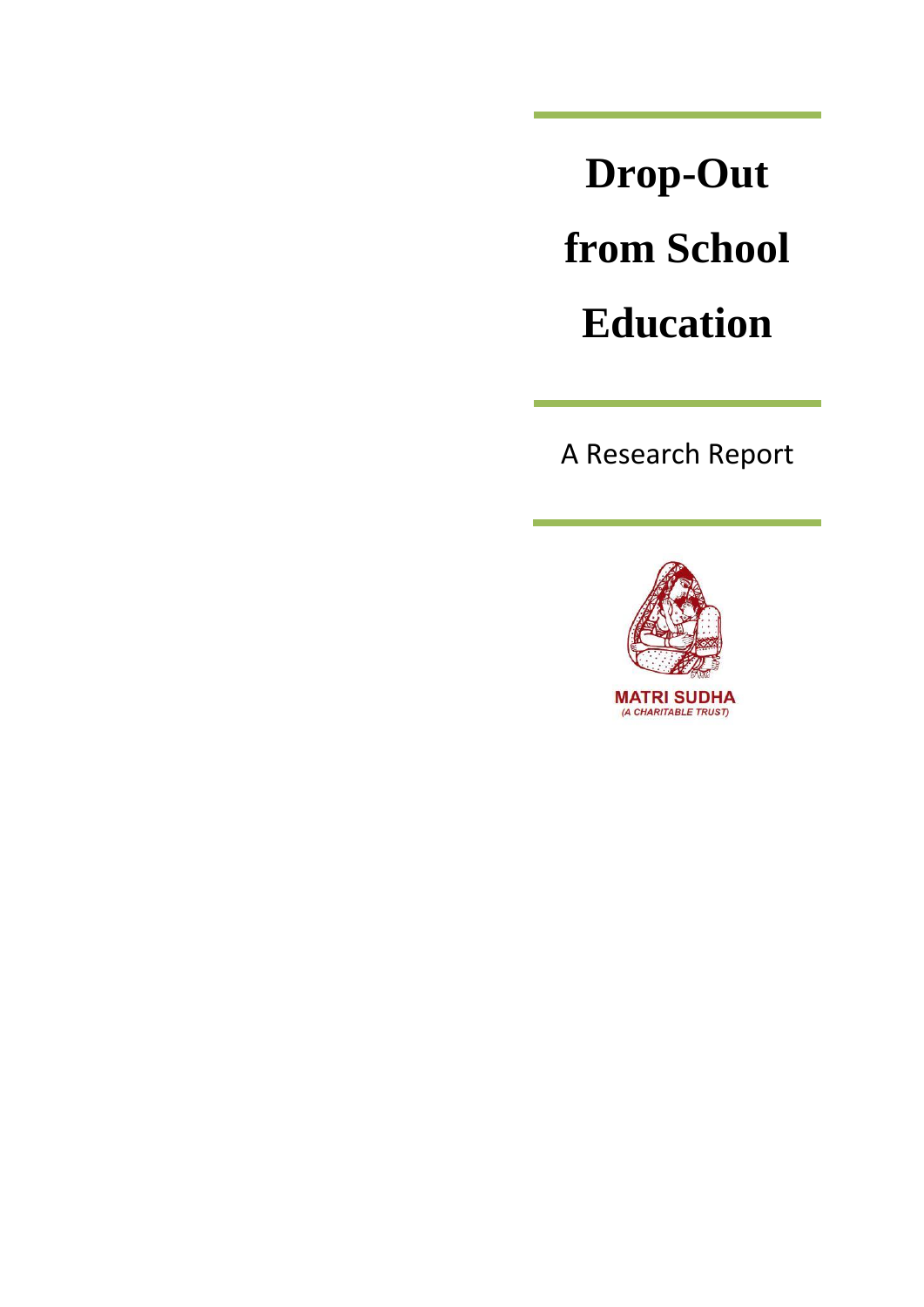# **Contents**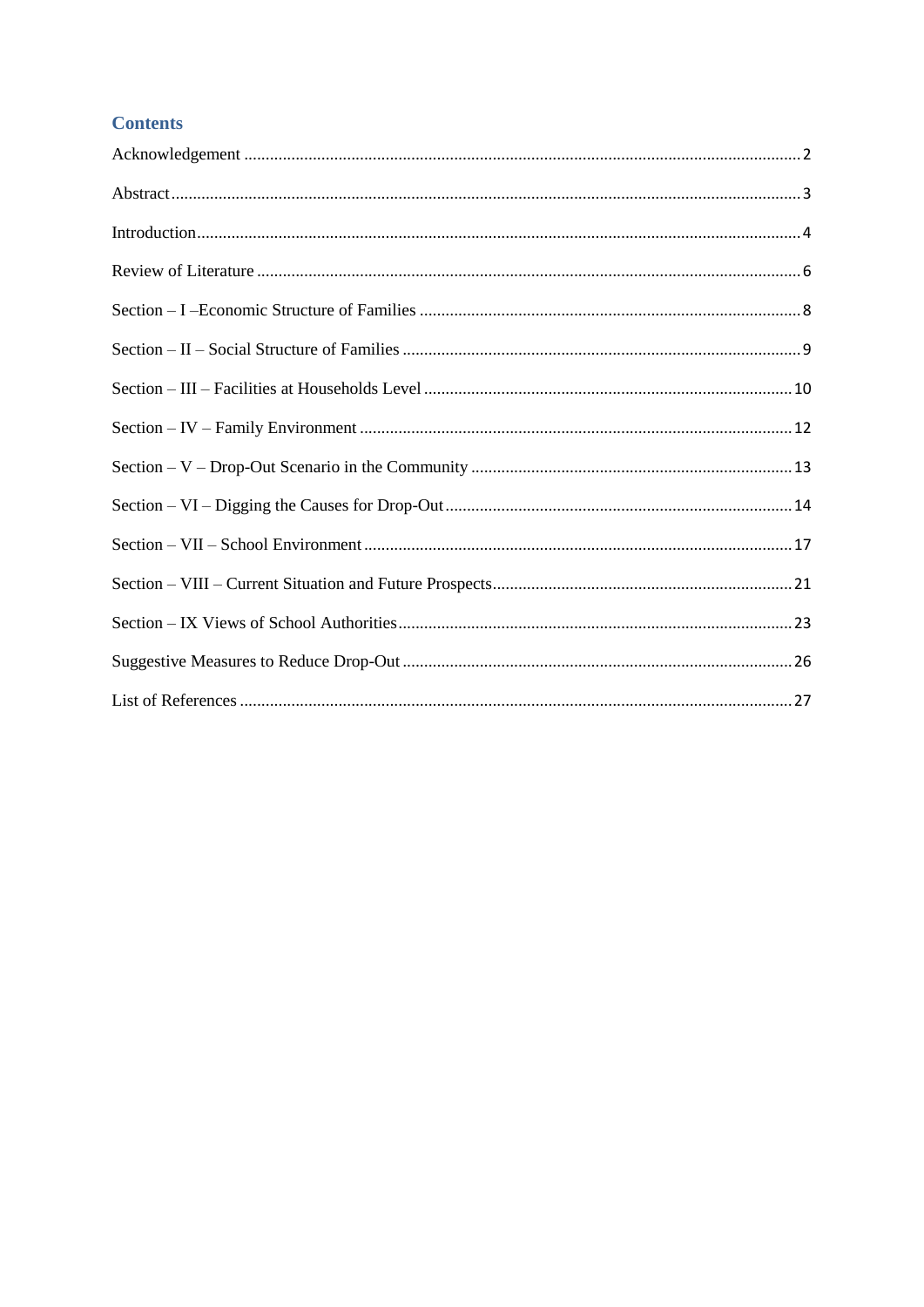## <span id="page-2-0"></span>**Acknowledgement**

We wish to express my deep sense of gratitude to Child Rights and You [CRY] for providing us the opportunity to do my internship with ""MATRI SUDHA- "A Charitable Trust".

We sincerely thank Mr. Arvind Singh for his guidance and encouragement in carrying out this project-'Drop Out from School Education- A Research Report' during our summer internship training.

We would also like to thank Surender Sir, Nazmeen, Pinki and Laksmi from Matri Sudha who rendered their help during the internship.

## **RAHUL AMBAST**

BBA-LLB Student, Bharati Vidyapeeth Deemed University, New Law College, Pune

## **SATPREET KAUR**

BSL.LLB Student, Manikchand Pahade Law College, Aurangabad, Maharashtra

# **TARISHI AGARWAL**

B.B.A. LL.B Student, Banasthali Vidhyapith,Jaipur, Rajasthan

# **ADITI SINGH**

B.B.A. LL.B Student, Banasthali Vidhyapith,Jaipur, Rajasthan

**For any further information you may contact at Matri Sudha- A Charitable Trust Correspondence:** O – 35, Sri Niwas Puri, New Delhi- 110065 **Project Office:** Basti Vikas Kendra, Nardan Basti, Lal Kuan, M B Road, New Delhi-110044 **Email:** matrisudha2000@yahoo.co.in **Mobile:** 9910144337: **Office Phone:** 7292045019

**[www.matrisudha.org](http://www.matrisudha.org/)**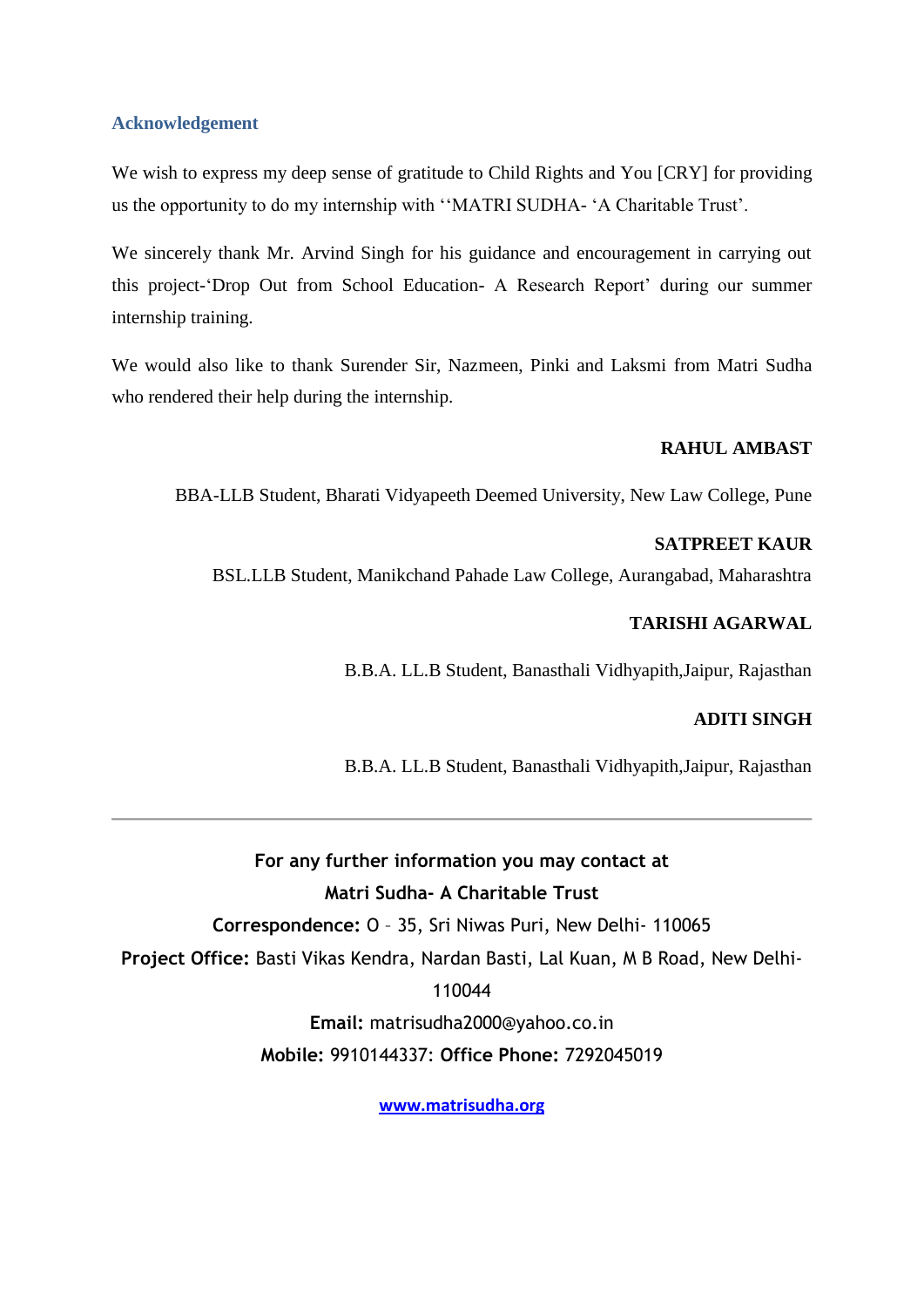#### <span id="page-3-0"></span>**Abstract**

Dropout is a universal phenomenon of education system in India, spread over all levels of education, in all parts of the country and across all the socio-economic groups of population. Girls in India tend to have higher dropout rates than boys. Similarly, children belonging to the socially disadvantaged groups like Scheduled Castes and Scheduled Tribes have the higher dropout rates in comparison to general population. There are also regional and location wise differences and the children living in remote areas/urban slums are more likely to drop out of school. Failure to complete high school not only produces negative outcome for the individuals, but also widens the existing social and economic inequalities. In order to reduce wastage and improve the efficiency of education system, the educational planners need to understand and identify the social groups that are more susceptible to dropout and the reasons for their dropping out.

Keeping in view the above context in perspective, the present paper tries to examine the reasons for dropping out from school education system in intervention areas of Matri Sudha and the perspective of school authorities toward drop-out children.

The finding reveals that household and school level factors as a combination play a role in bringing children out of school and are highly correlated with each other. Although it was found that education is important for children, however, reasons for getting out of school varied from showing disinterest to studies, getting migrated, subjected to corporal punishment, sibling care, finding an alternate to studies like dance, skills development and to name few more. The views of school authorities were found interesting during the whole process as all of them were on the equal note when "no-detention policy" was the root cause of increasing dropped-out from school. To them children living in slums does not find education as important, continuous migration and few other reasons.

The report is structured as Section I, II III and IV covered the socio-economic status and family environment. Section V and VI was focussed on the causes of dropped-out from school. Section VII talked about the kind of school environment children going to. Section VIII covered the current situation of children and future prospects. Section IX provided the views of school authorities.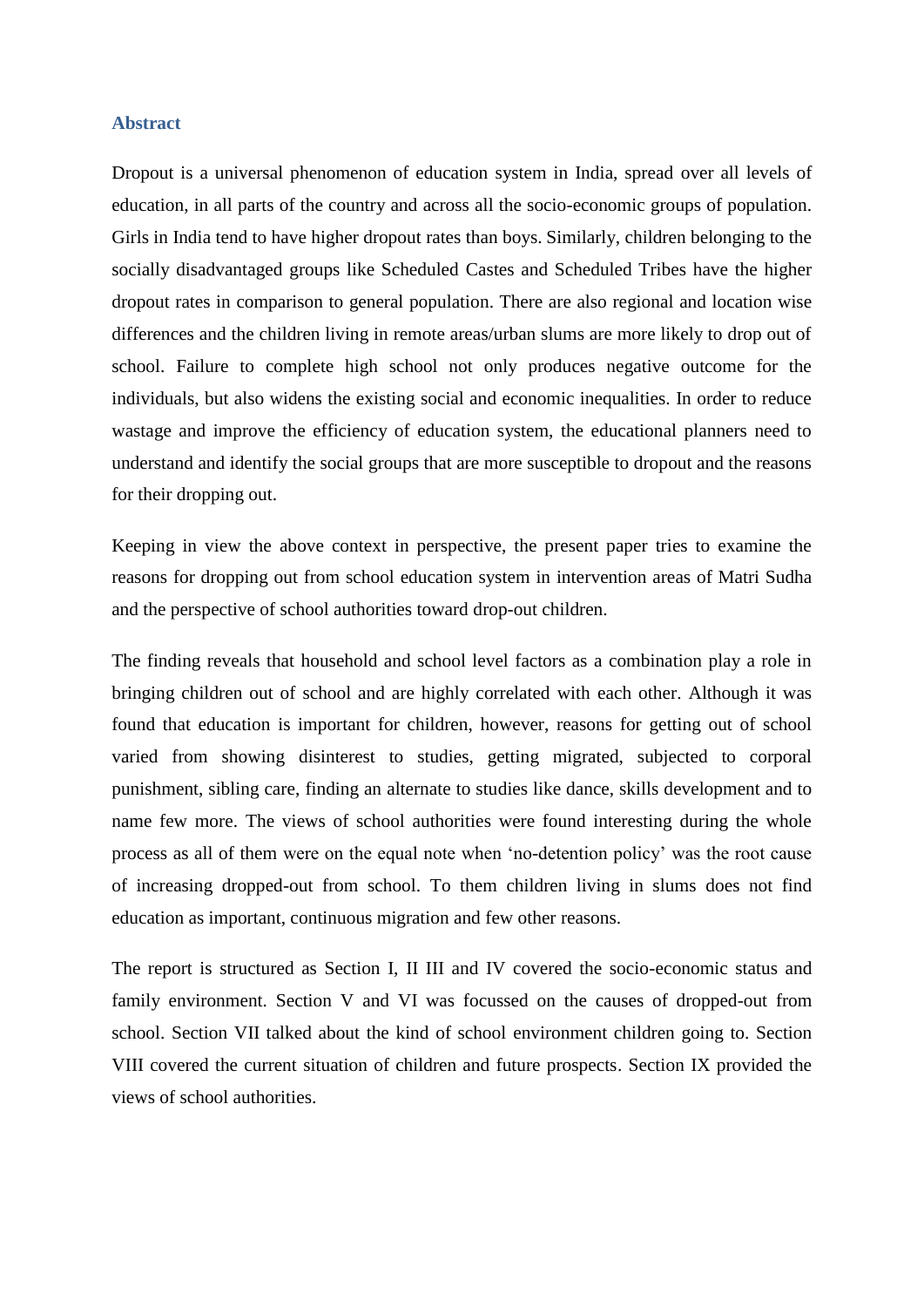## <span id="page-4-0"></span>**Introduction**

The dropout problem is pervasive in the Indian education system. Many children, who enter school, are unable to complete elementary or sometime secondary education and multiple factors are responsible for children dropping out of school. Risk factors begin to add up even before students enrol in school that includes: poverty, low educational level of parents, the weak family structure, pattern of schooling of sibling, and lack of pre-school experiences.

With the objective of bringing children in schools the Central Government enacted the Right of Children to Free and Compulsory Education Act, 9 where in not only free and compulsory education would be provided but the systems of evaluation revamped from the erstwhile monthly report cards to a system of continuous and comprehensive evaluation. A provision was made in the act not to detain children till a child completes elementary education. The act also provided an opportunity for out of school children that a school-wise list would be prepared on the basis of survey and to encourage parents to send their children to schools. Further, such children would be given age-appropriate class and to provide special training so that they can bridge the gap occurred in their studies.

The research report covered two broader objectives which are as:-

- Understanding the reasons behind dropping out from school from the dropped-out children
- Understanding the views of school authorities over drop-out situation

Also the following outcomes were sought from the research report:-

- To understand the situation of drop-out children before completing school education
- Sharing of report with concerned stakeholders

Matri Sudha has been working in three blocks of Lal Kuan since 2001 on development issues like child health, nutrition, education and participation. The assessment of last three financial years (by Matri Sudha between 2012-13 and 2015-16] shows that on an average 92 per cent children are school going in three blocks of Lal Kuan where Matri Sudha works. However, there have been differences in each block in respect to number of children in school with 97- 98 per cent children were school going in Block K and Block J.

Despite continued interventions some of the children have remained out of school in all the three blocks particularly among Notified/De-Notified Tribal Communities then its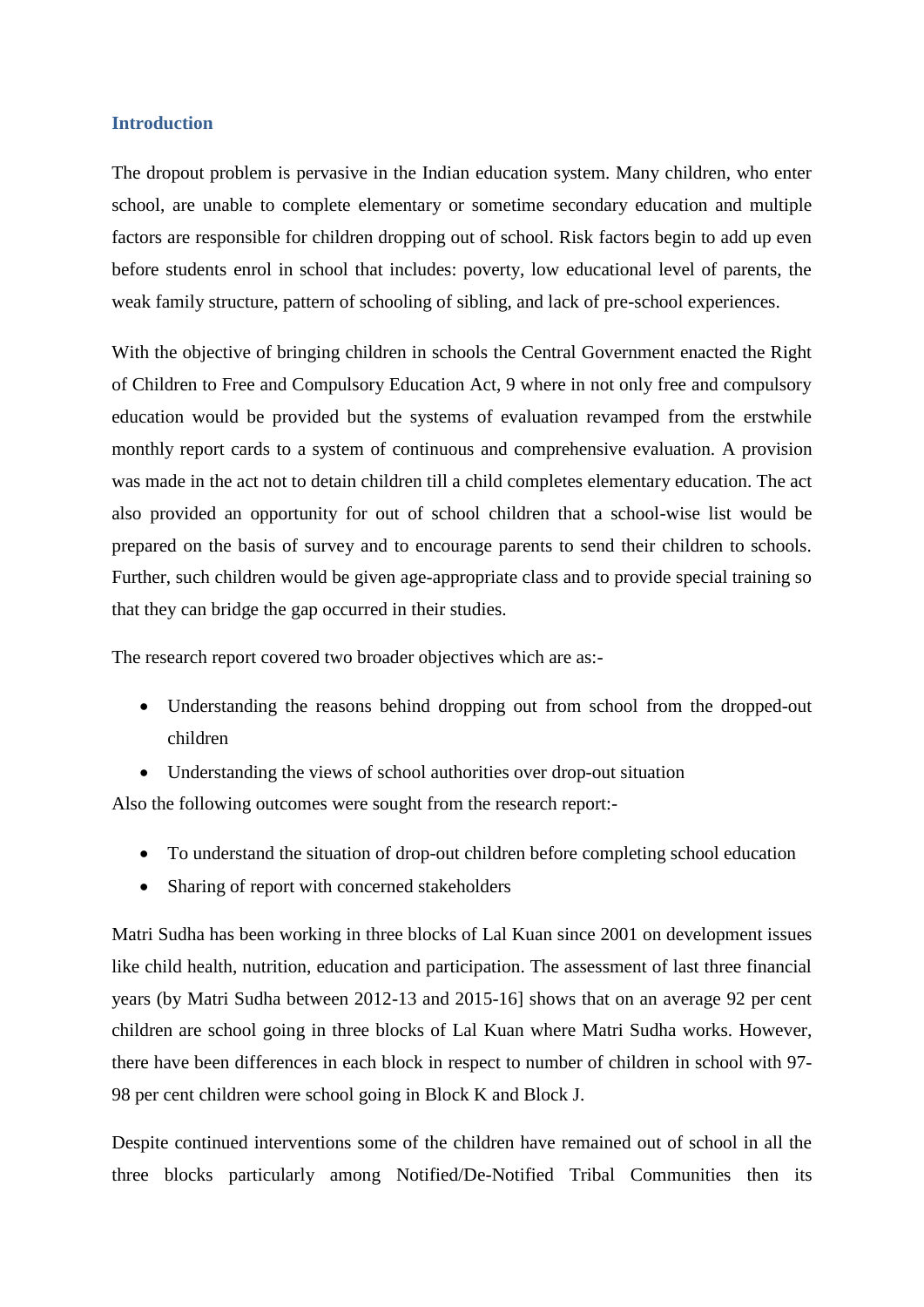corresponding blocks. Although many out of school children were re-enrolled in schools, however, some of them were not included in the process due to their reluctance to join the school again.

In order to understand the situation of drop-out school children a research would be undertaken which not only put reflection on the reasons of drop-out but at the same time the contributing factors like socio-economic status of families, family and school environment, drop-out scenario in the community, current situation and views of school authorities toward drop-out children. This research would help in developing programme planning for necessary intervention in the community.

This research will be a quantitative study OR mixed methods study. The following research would undertake 'purposive sampling method' for collection of qualitative and quantitative data collection.

- Sampling
	- o The sample would include-
		- Children who have been dropped-out between the age group of 6-18 years
		- **School Principal and Teachers**

## **Methods of data collection**

- o Field Schedule
- o Focus Group Discussion

## **Limitations of the study**

- Many drop-out children were not included in the study due to their absence at the time of conducting this research and hence their reasons for dropped-out from school remained unnoticed
- Reluctant behaviour of school authorities to provide details of drop-out children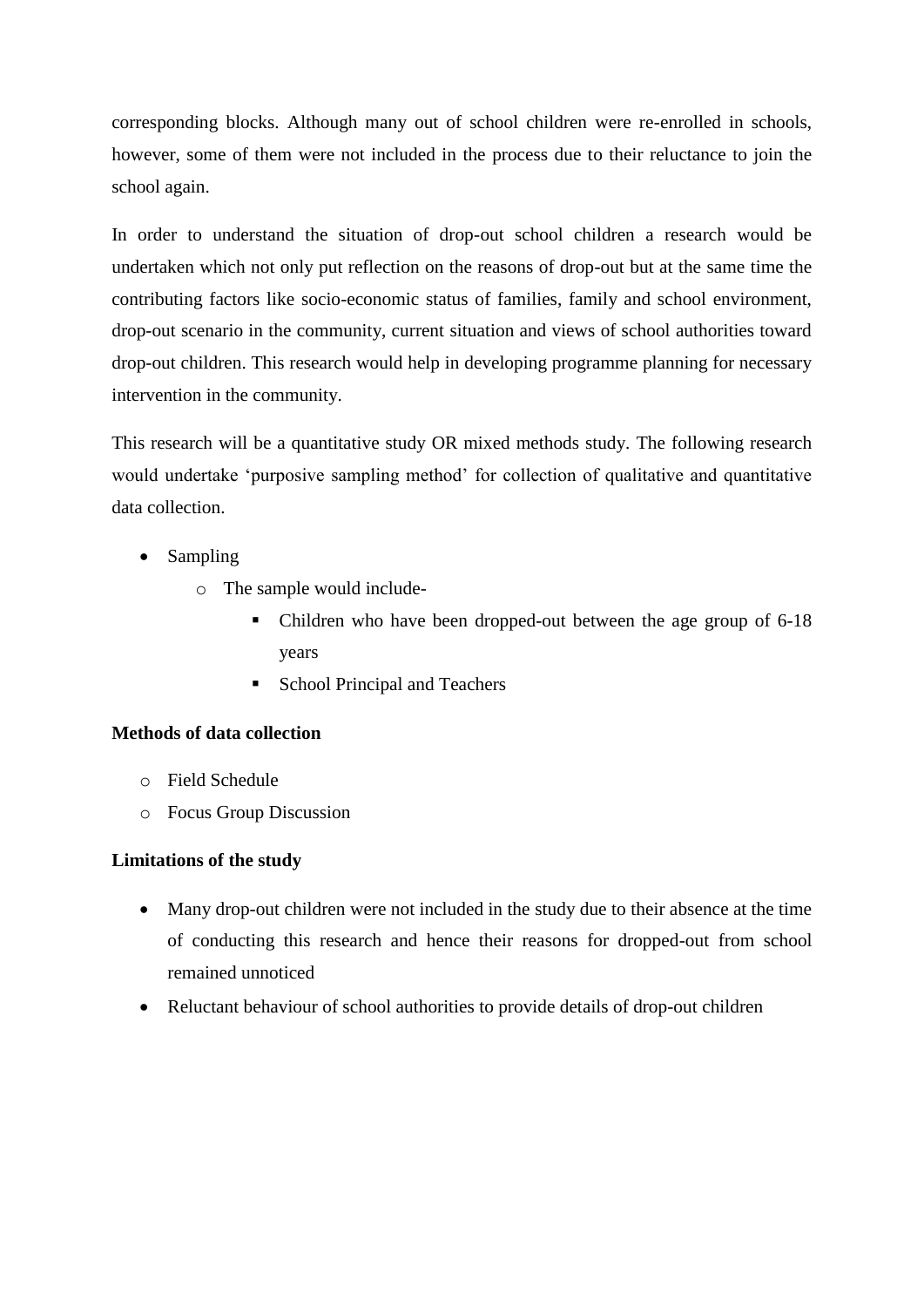#### <span id="page-6-0"></span>**Review of Literature**

Education is the basic requirement for human development, survival of the society and economic growth (Sharma, 2007; World Bank, 1993). It is universal feature of the society by which every generation transmits social heritage to the next generation. It is education by which one can achieve over all development of body, mind and soul. The development of an individual and the progress of a nation depend on education. Education is a fundamental human right. It is a key factor in the continued economic development of the country and its ability to enhance the quality of life for its citizens as well as compete within global world markets (Okumu, et al, 2008). The dropout problem is pervasive in the Indian education system. Many children, who enter school, are unable to complete education and multiple factors are responsible for children dropping out of school. Risk factors begin to add up even before students enrol in school that include: poverty, low educational level of parents, the weak family structure, pattern of schooling of sibling, and lack of pre-school experiences. Family background and domestic problems create an environment which negatively affects the value of education (Chug, 2011). Further, students could drop out as a result of a multitude of school factors such as uncongenial atmosphere, poor comprehension, absenteeism, attitude and behaviour of the teachers, and failure or repetition in the same grade, etc.

There has commonly misunderstood interpretation which is also shown in the research report that "No Detention" policy: Lack of assessments is a major contributing factor children being dropped out from school. While the "No detention" clause is trying to achieve laudable objectives (e.g. retaining every child in the school system and giving her/ him full opportunity to complete school education, inclusiveness and minimizing the dropout rates, making learning joyful and removing the fear of failure etc.), it is often misinterpreted in schools "No assessments" or "No relevance of assessment". No detention, misinterpreted as no assessment, has led to reduced accountability among teachers, especially at primary and upper primary levels. Research exists to clearly indicate that standards-based testing leads to greater accountability among teachers, thus improving student learning outcomes (CABE Meeting Minutes).

In Survey for Assessment of Dropout Rates at Elementary Level in 21 States, 21.6 per cent children in Delhi were dropped out at Primary level and which can be seen in the research report that out of 29 dropped-out children 21 were dropped at primary level. The drop-out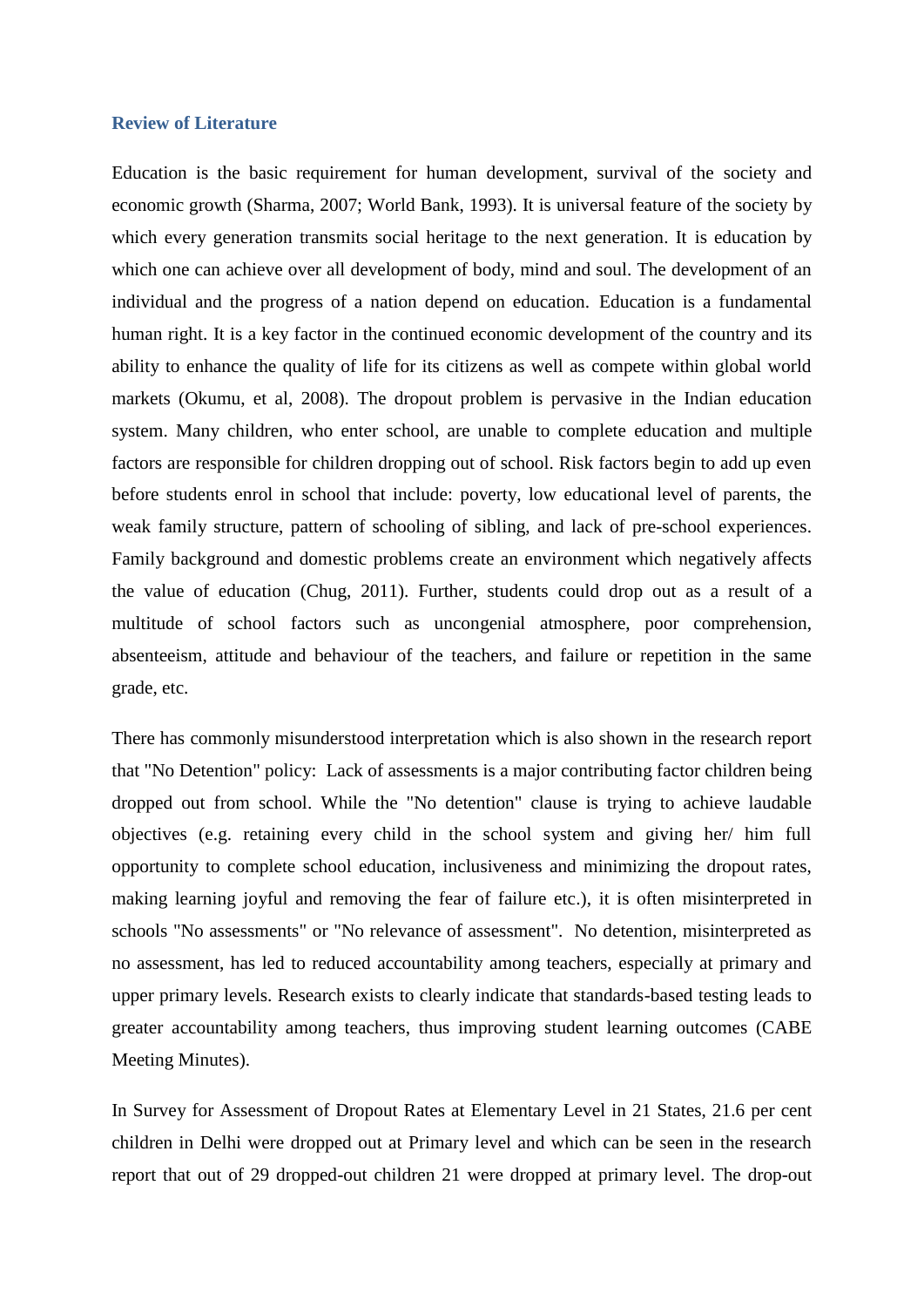study further states that at all states level the dropout rate at the primary stage was 2.7% in 2008-09 and it increased to 3.1% in 2009-10. At the upper primary stage the dropout rate have remained almost same at 2.1% and 2.2% for the two years. At the primary stage there is a similar dropout rate for boys and girls but at the upper primary stage there is a higher percentage of boys dropping out as compared to the girls.

The research report also highlighted one case of corporal punishment wherein the child was severely beaten up by his class teacher that he had to leave the school. In personal interview with the child he reported out that *'he was severely beaten up by his class teacher over homework issue, now he does not want to go back to school again but agreed to get enrolled in open school system so that he may continue his studies'.* Government of India has recognized that 65 per cent of school going children are inflicted with corporal punishment. Government of India has recognized that 65 per cent of school going children are inflicted with corporal punishment. Strictly defined 'corporal punishment' is the infliction of pain intended to change a person"s behaviour or to punish them. Though it mainly refers to physical pain either through hitting or forcing the child to sit /stand in uncomfortable positions; an evolving definition also includes within its ambit wrongful confinement, verbal insults, threats and humiliation, which are used with impunity and in utter disregard to the law of land and principles of learning. Everyone needs discipline, particularly self-discipline. But corporal punishment is not a form of inculcating discipline. Research has consistently shown that that it impedes the attainment of respect for discipline. It rarely motivates children to act differently, because it does not bring an understanding of what they ought to be doing nor does it offer any kind of reward for being good (Protection of Children against Corporal Punishment in Schools and Institutions, NCPCR, 2008).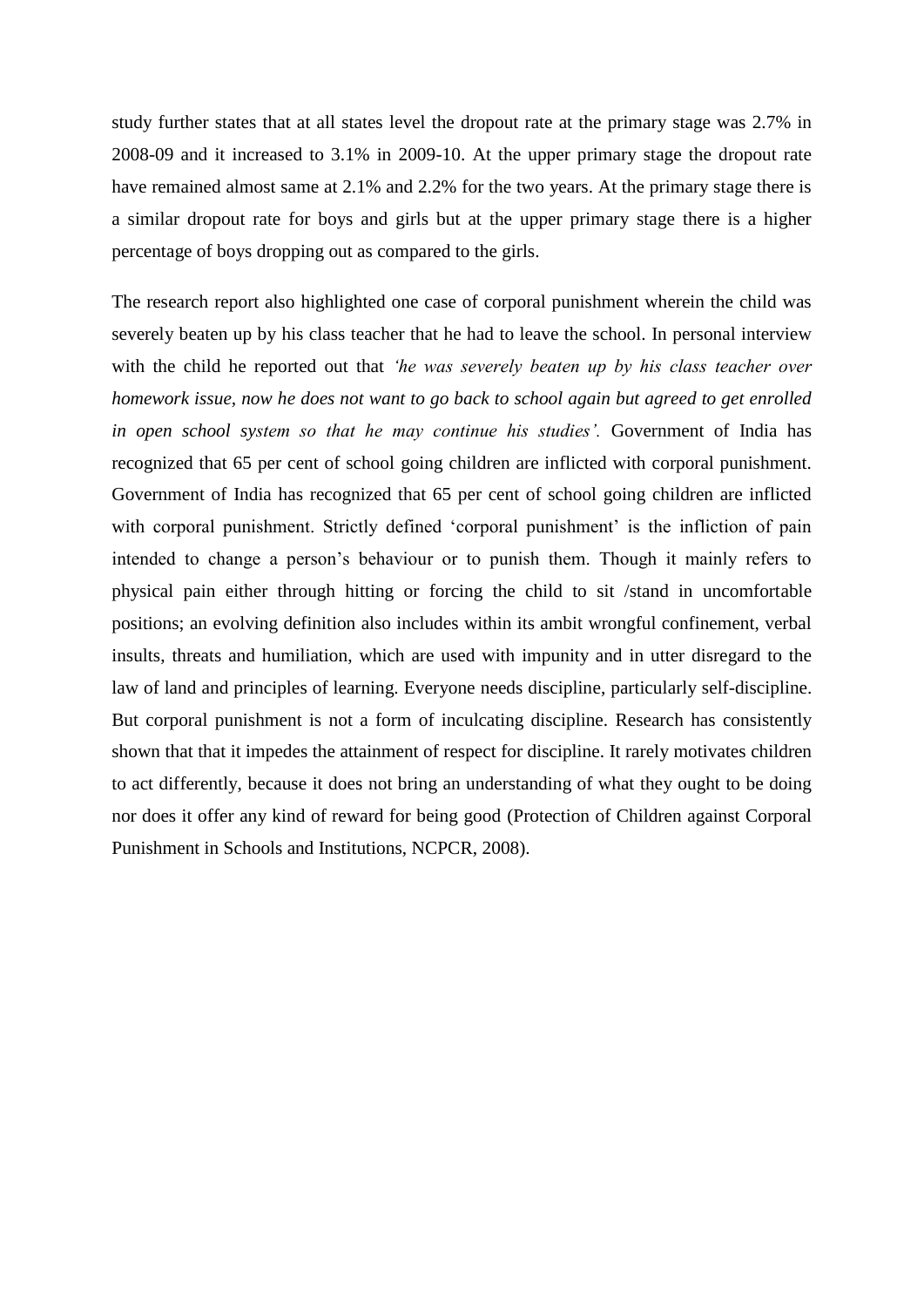#### <span id="page-8-0"></span>**Section – I –Economic Structure of Families**

From the given graph, it can be concluded that most of the fathers of children were engaged in job that yielded not much monthly income. Some were labourers, some were welders and a few were engaged in work like daily wage earners, dhol walas, drivers, ragpickers etc.





Similarly, we tried to find out the mother's occupation and her role in economic contribution in the family. The given graph shows that the mothers of maximum number of children which had dropped out were housewives. Also, there were many mothers who were involved in patient care or any other occupation.

From the above graph it can be concluded that that monthly income of most of the families

that had dropped out was mostly less that Rs.10000 After that the families that earned between Rs. 10000-Rs. 15000 come. Few families were seen who earned more than Rs. 15000 also.

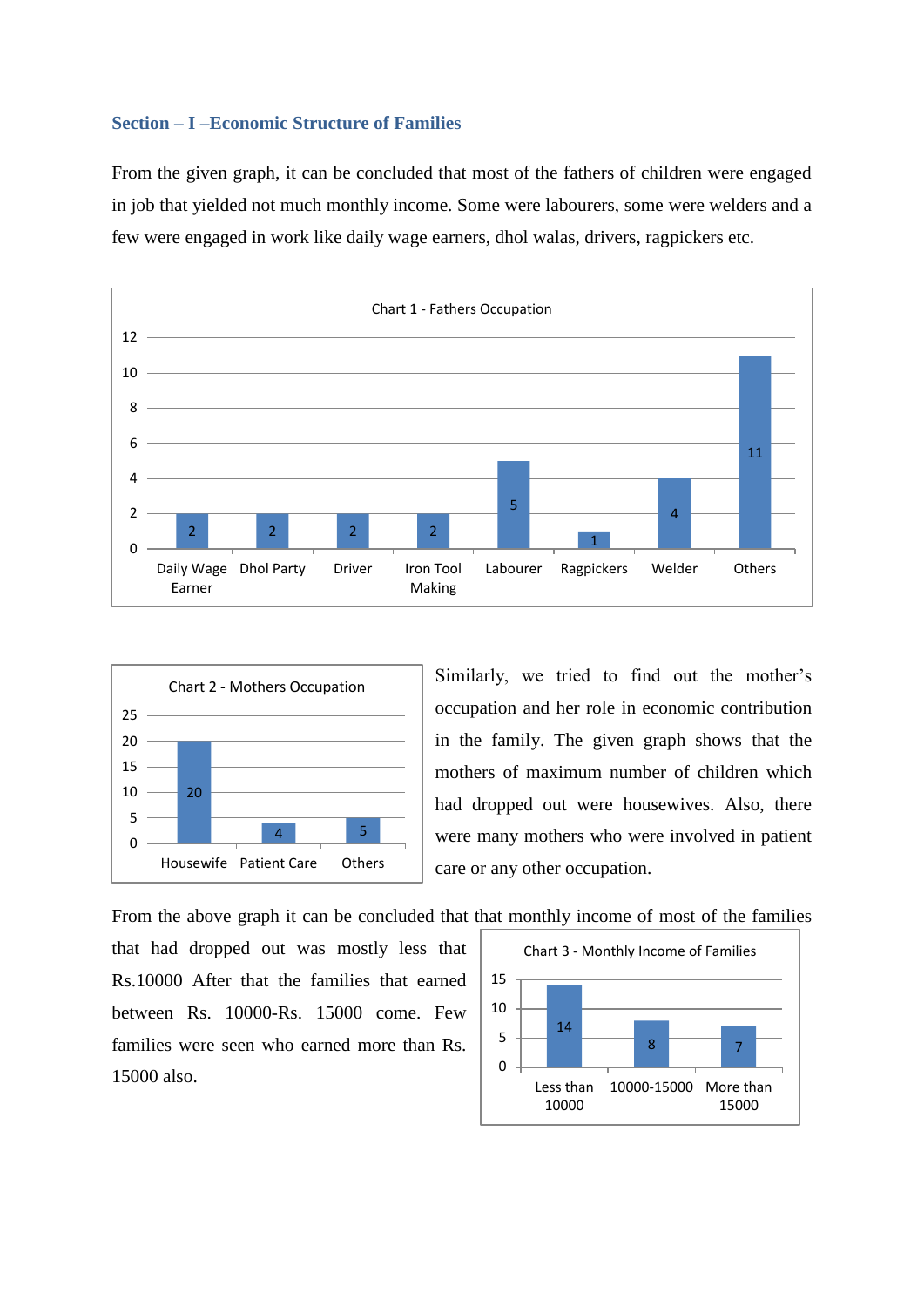

#### <span id="page-9-0"></span>**Section – II – Social Structure of Families**

The given graph shows that the maximum number of children who have dropped out belonged to SC caste. Few people belonged to general category. Also, there were children who belonged to other minority community and other backward classes. There were certain families who did not know their caste.

The majority of children who have been dropped out from school belong to Hindu families







followed by Muslim communities. Within Hindu families more 58 per cent children would belong to Schedule Castes, followed by 34 per cent children from General category. There were three Muslim families from where children were being dropped out who would belong to Minority and OBC category.

Out of total number of families twenty-six families were living in nuclear family structure while the remaining was living in joint families. We did not analyse the family structure and its impact on school education of children.

From the given graph, it can be observed that maximum number of families of dropped-out children had more than five family members. The number of family members and family structure does not directly linked to each other that even in nuclear families there were more than five family members.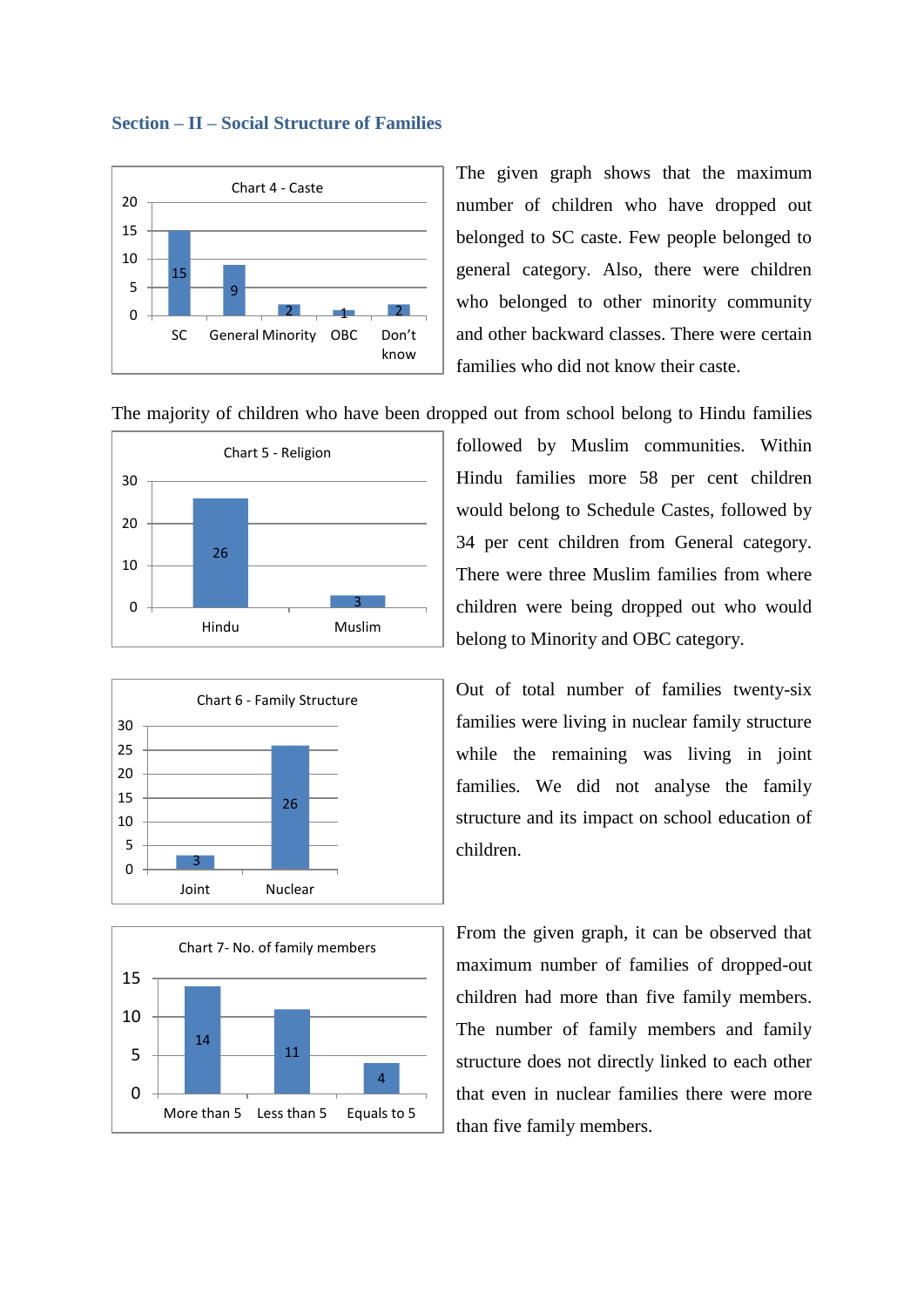

#### <span id="page-10-0"></span>**Section – III – Facilities at Households Level**

From the given graph, it can be concluded that sixty-two per cent families of dropped out children were having toilet facilities at their home. The remaining thirty-eight per cent did not have toilet facilities and they defecate in open area.

The families which do not have toilet facilities

at their home go for open defecation. Some families shared their concern for girl child who go for open defecation at late evening or night. However, in our study we did not conduct an in-depth analysis of absence of toilet facilities at home and its impact on school education of children.



From the given graph it can be concluded that maximum number of families of dropped out children had safe drinking water facilities at their home. A very few number of families did not have safe drinking water facility at their home. The families which were not having safe drinking water facilities were belonging to notified/de-notified tribe families where there was no permanent

source of water. There were two source of water supply in the intervention area; the first was

the tap water which was being supplied by Delhi Jal Board and the second source was supply through water tankers.

From the given graph it can be concluded that almost half of the families covered during the survey were living in pukka houses and rest of the families were



having kuccha houses. Despite having pukka house many of the families were not having toilet facilities at their home. Absence of toilet facilities was found both in pukka and kuccha houses.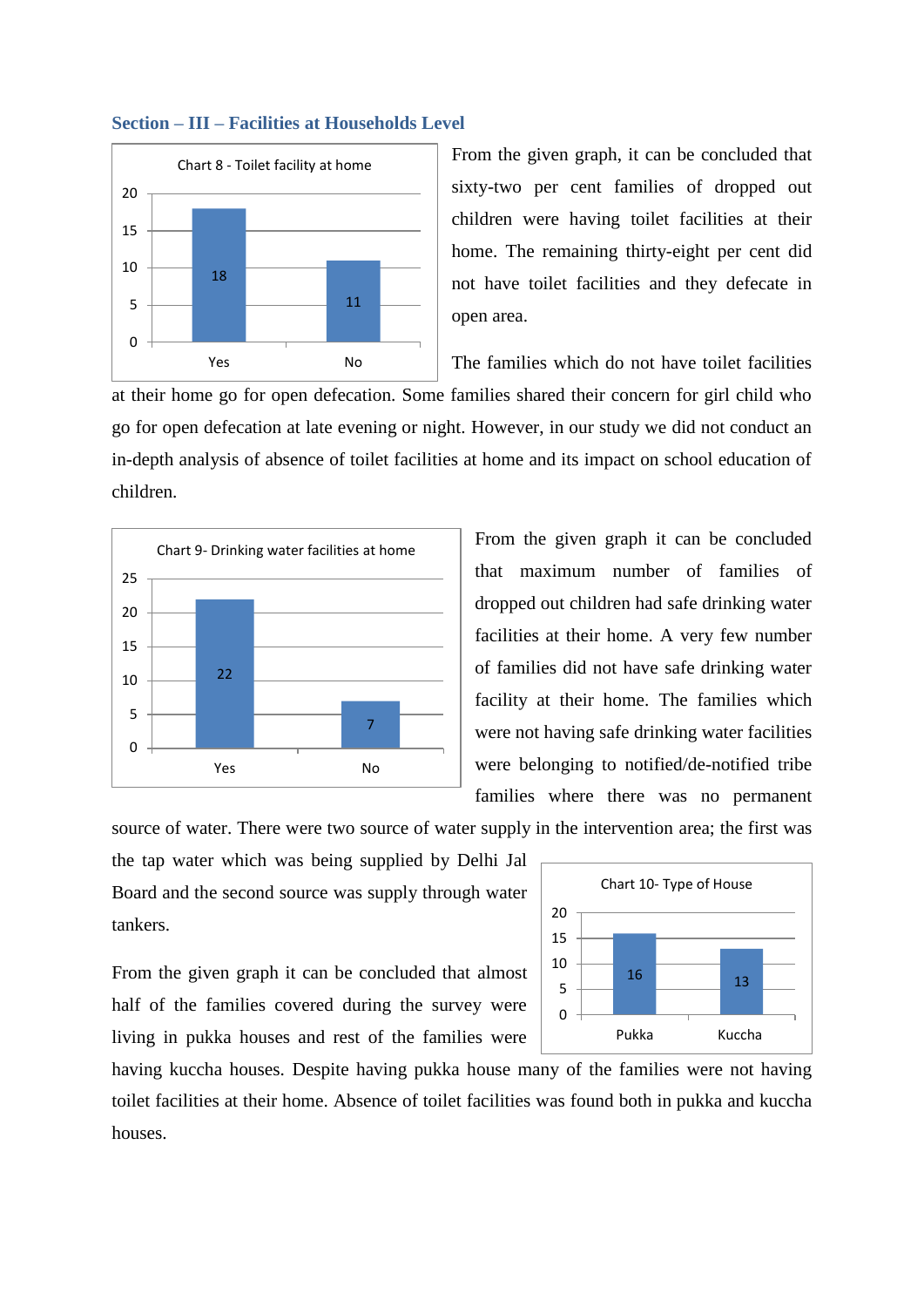The distribution of family income goes to various expenses at household level and one such regular expense is the kind of transport used for day to day commutation. The research analysis found that Bus was the major source of transportation in the families, however, out of twenty-nine families; five of them used two wheeler



and three families used other than bus and two wheelers to commute.

We can see from the given below chart that maximum number of families covered during the survey have TV at their homes. Although, the research analysis did not cover the availability of TV with either cable connection or DTH services, however, as per the observation of field researchers, majority of the families had DTH services. Similarly, availability of refrigerator, fan, cooler etc. shows that



items for basic necessities are available, though major emphasis is on television.

The given graph shows that only fiftynine per cent families of dropped out children used Gas *chullah* to cook food. Rest forty-one per cent families used other modes as well like wood, coal etc.

Despite having other basic facilities at household level, still a large proportion



of people do not own gas-chullah connection at their home.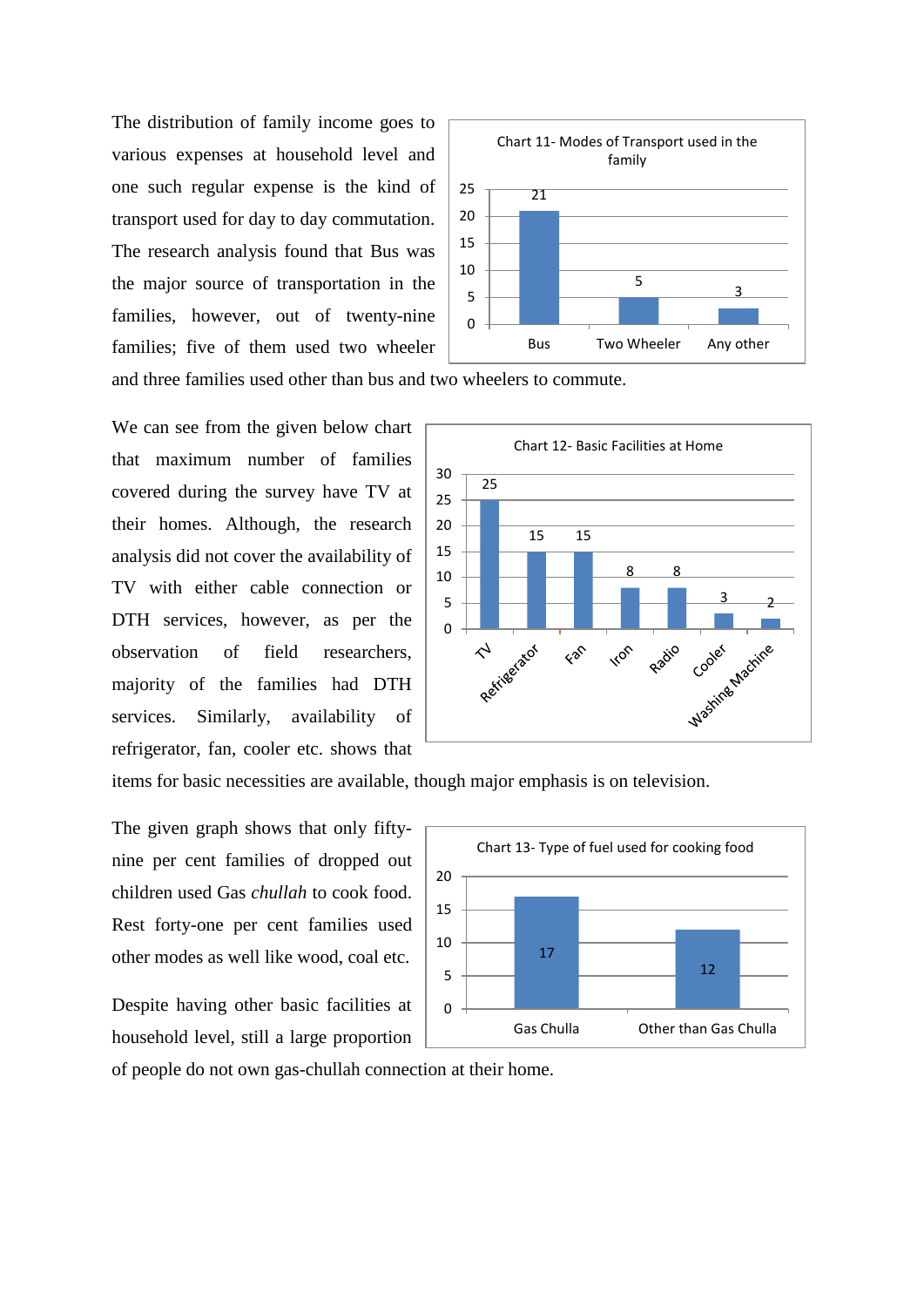<span id="page-12-0"></span>



Although we tried to find out whether any abusive language used in families with either children or within household members nothing much came out of it as only seven families were found where fights happened or abusive language used in family. Many children or their mothers were found restricted on the given question and were not opened up much to answer.

Forty-eight per cent families covered during the research study were found consuming

alcohol. Consumption of alcohol in families might be one of the reasons to fight and use abusive language; however, in this research we did not find any link between the consumption of alcohol and education of children. Even the research study did not conduct any in-depth analysis of the same keeping in view the overall objective of the study.

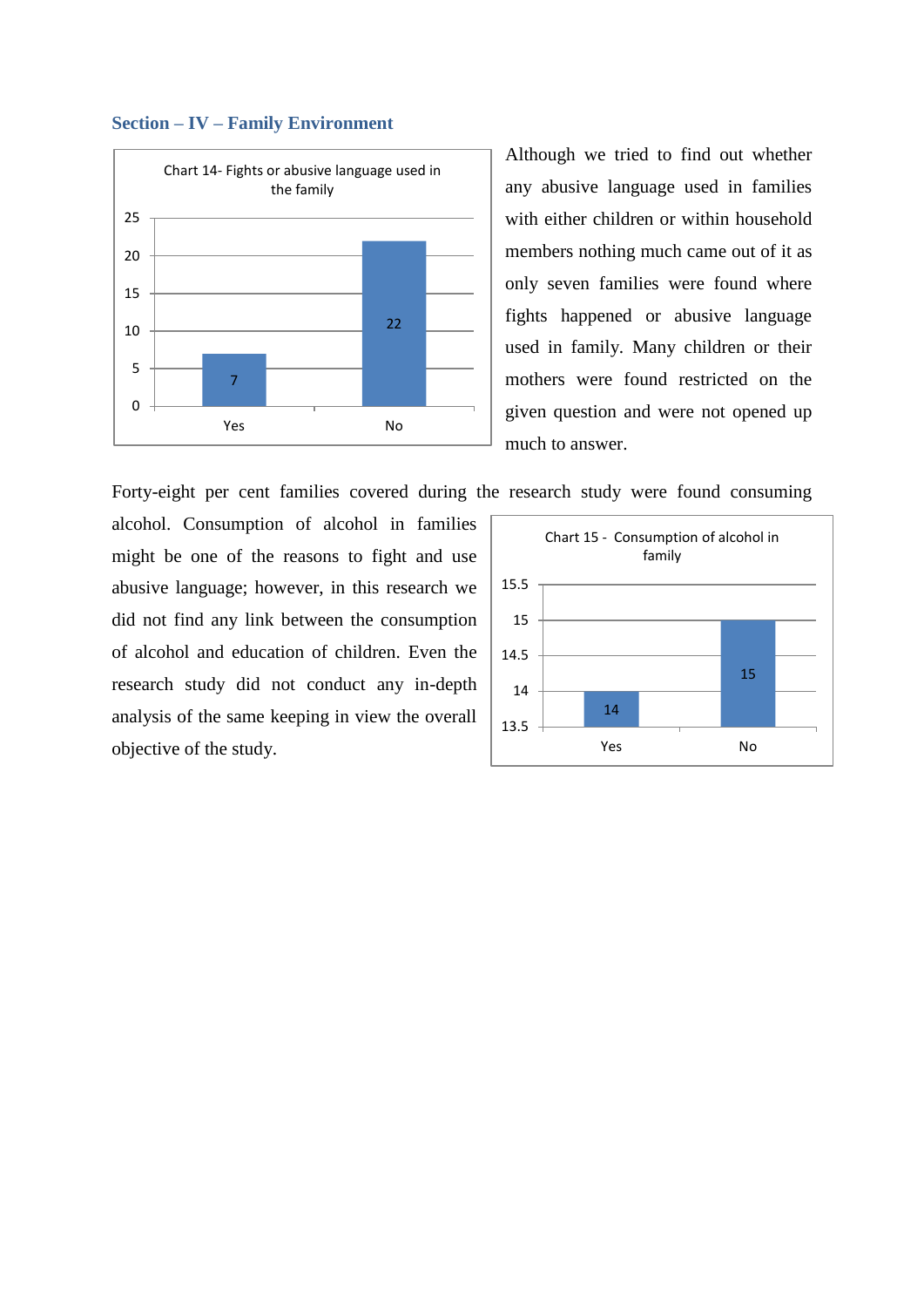

## <span id="page-13-0"></span>**Section – V – Drop-Out Scenario in the Community**

From the given graph it can be seen that the age of maximum number of children who have dropped out is between 10-15 years of age which is followed by children above 15 years of age. In total 28 children were being dropped-out between the age group of 10-18 years.



Large proportion of children who were dropped out were between class  $1<sup>st</sup>$  to  $8<sup>th</sup>$  and were more than children who were dropped out in standard 9<sup>th</sup> and above.

The given chart shows that out twenty-nine children seven children were dropped in less



than one year before; sixteen children were dropped between 2-4 years ago and six children were dropped more than four years ago.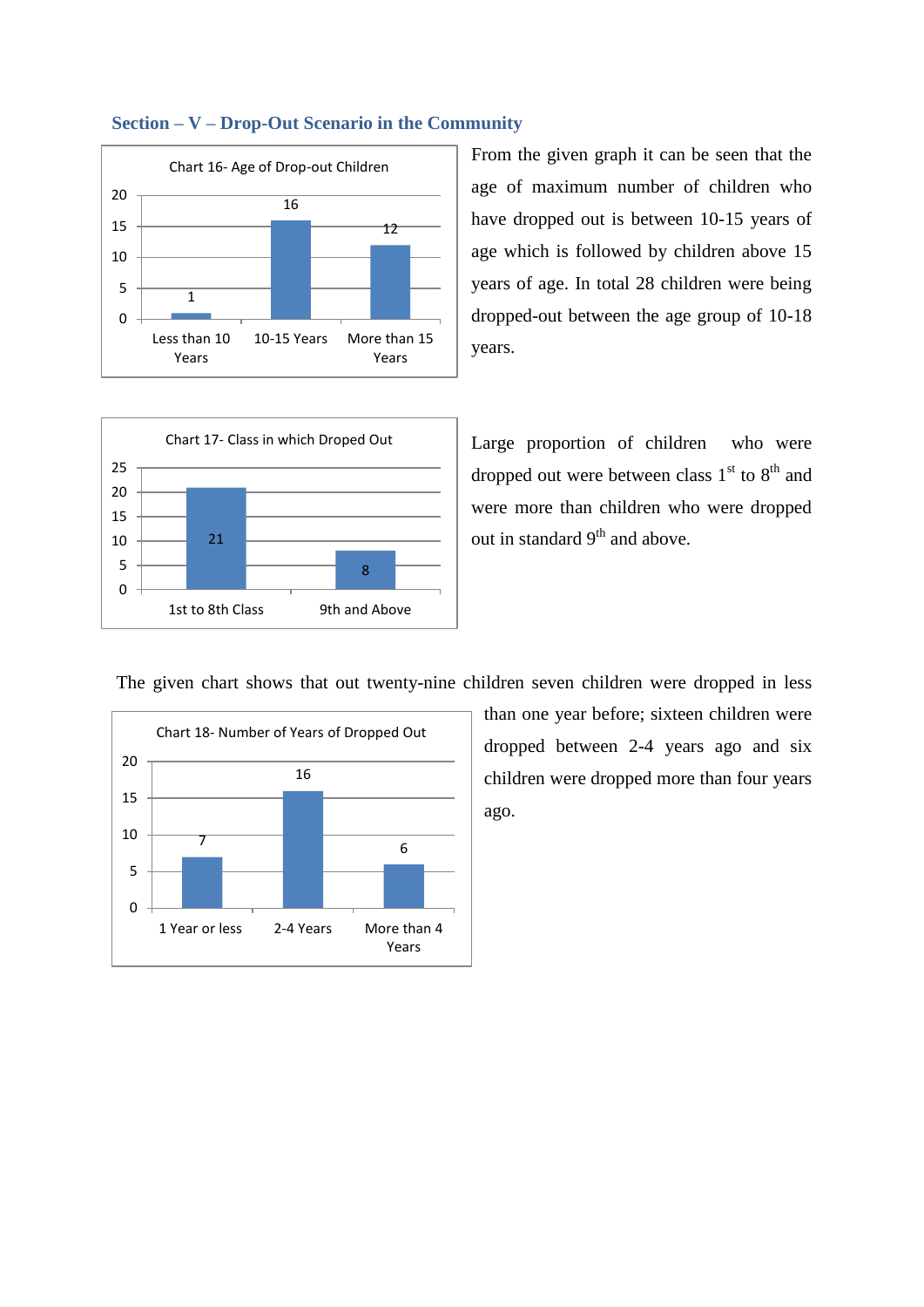

#### <span id="page-14-0"></span>**Section – VI – Digging the Causes for Drop-Out**

need of education and said that education is important for every child. Very few children did not realise the importance of education. Maximum numbers of children were enrolled in school by their parents. Very few children were enrolled in school by some other person than their parents like brother/sister or any other relative or any NGO etc.

Maximum number of children realised the

Out of the total sample forty per cent children were irregular in school before finally being dropped-out from school. It was quite interesting to know that in eighty-three per cent families, parents asked from the child the reasons for becoming irregular in schools, however, none of the family members prevented from being dropped-out of school.



In fourteen per cent families, parents became angry over irregularity in school; in sixty-two per cent case parents counselled their child to regularly attend the school; in ten per cent case parents tried to know the reasons and beaten the child as well; and, in fourteen per-cent case parents did not say anything to their child.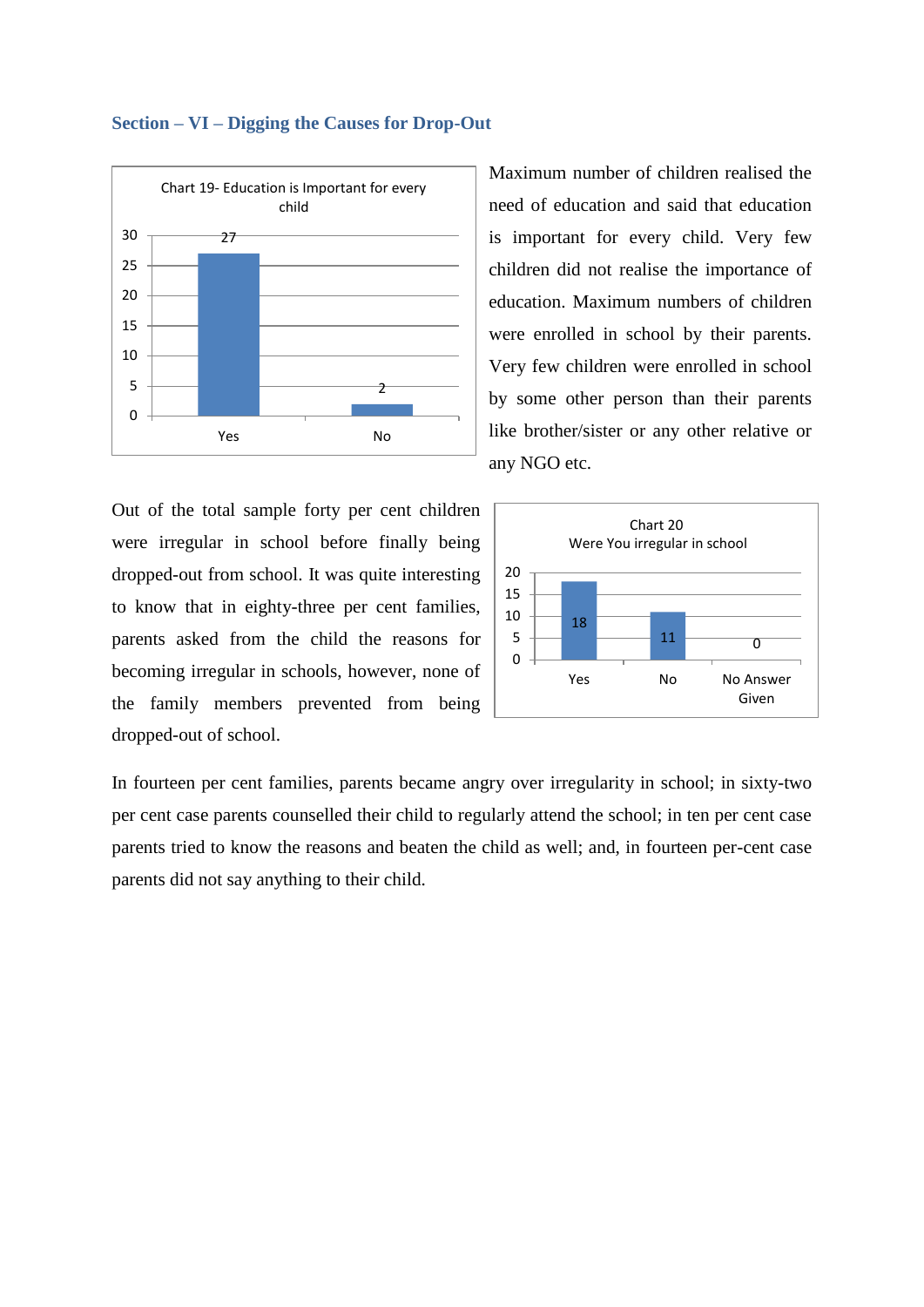

In respect to the reaction of teachers over irregularity of children in schools, it can be seen that in forty-five per cent case teachers counselled the children to become regular in attending school. The remaining fifty-five per cent teachers became angry, did not say anything, tried to know the reason or used abusive language.



The below given chart provides a detailed information as to the reasons for being dropped-out from school. We can see that most of the children leave schools due to migration as parents occupation is not fixed; the ratio of children involved in household work in almost equal as parents go for labour work and the elder one has to take care of all siblings and even do household work.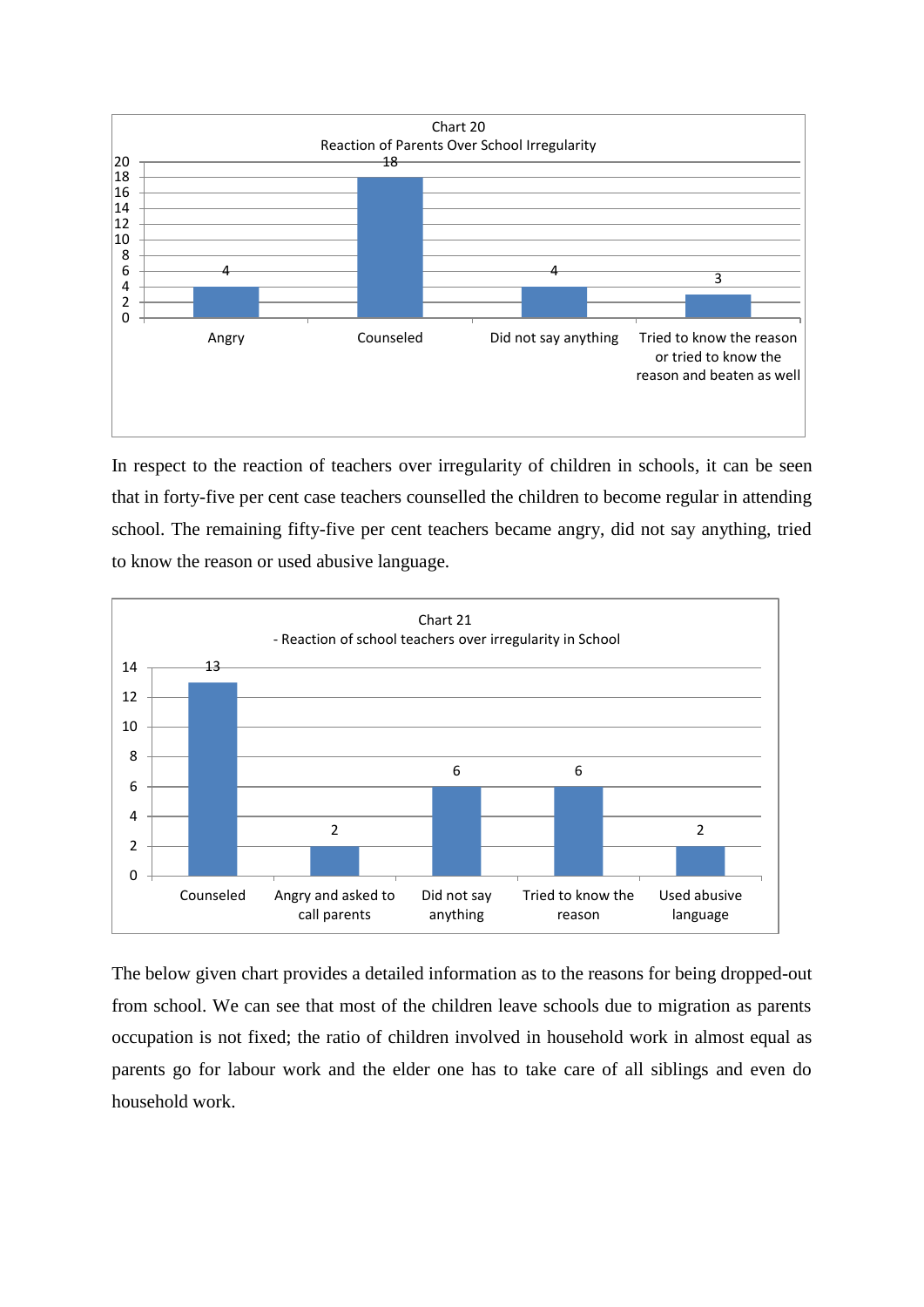As one more reason of dropout also comes from the environment of the children where they used to live in, some of the children in their neighbour or friends were also not interested in studies and as peer-groups they sometime lost interest in studies.

Corporal Punishment was also among one the causes of school drop-out. During our research we found that one of the students left the school just because he was unable to do the homework as he was busy in completing works of others subjects and the teacher had beaten him so vigorously that he was unable to attend school for almost 3 months. As a result he left the school.

The children who were dropped-out from school were found interesting in other activities like music, sports and other co-curricular activities. There were instances when children were failed in examination and never went to school again. Children were stop going to school due to economic condition of family; death of any family member.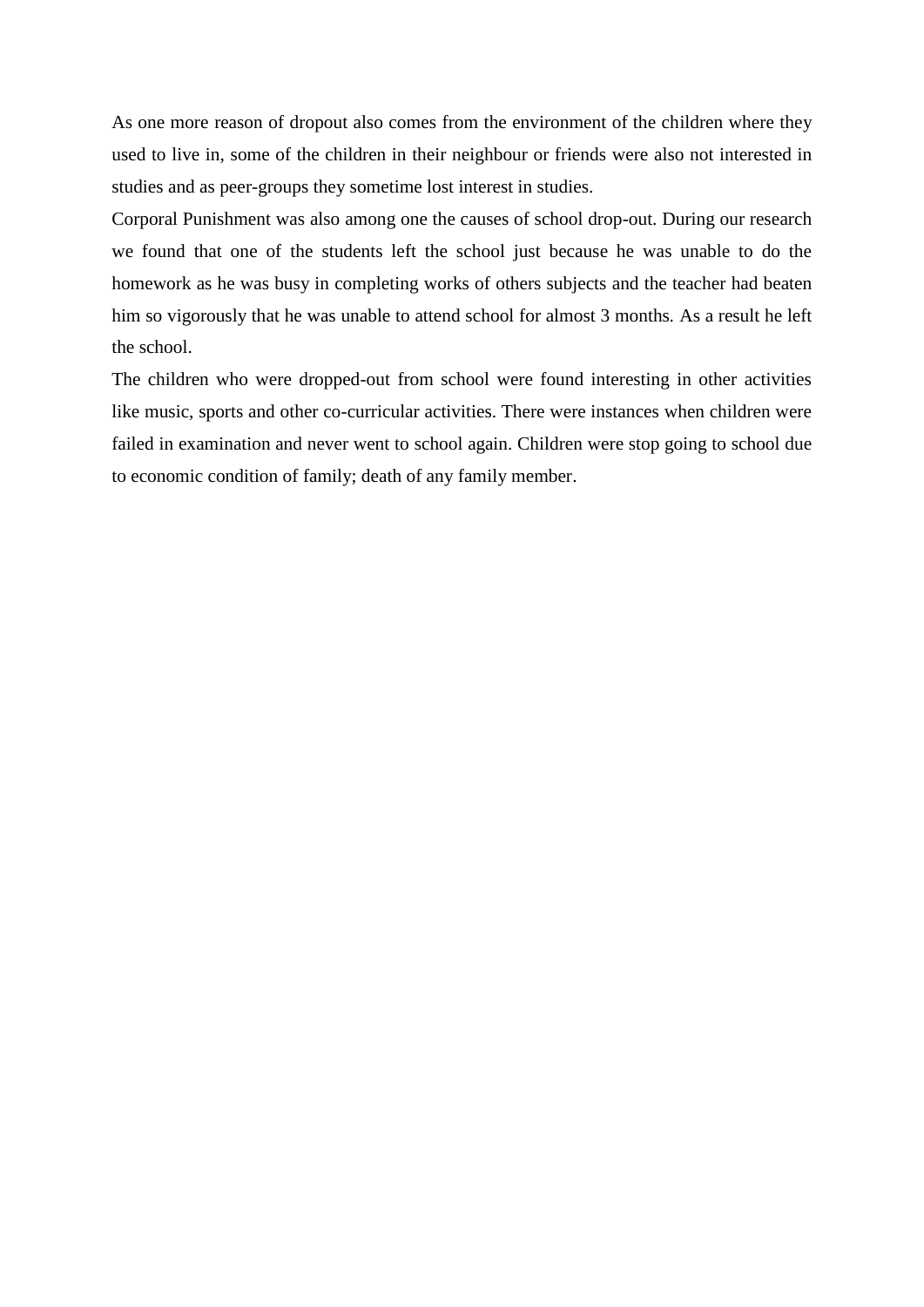

<span id="page-17-0"></span>**Section – VII – School Environment**



Many of the children who were dropped-out from school were either used to sit in front or middle rows followed by certain children who used to sit in the last row, anywhere and on rotation basis.



The graph provides as maximum no. of class teachers use to come regularly. As there are exceptional in every case and situation some doesn't come regularly due to some household work or other activity.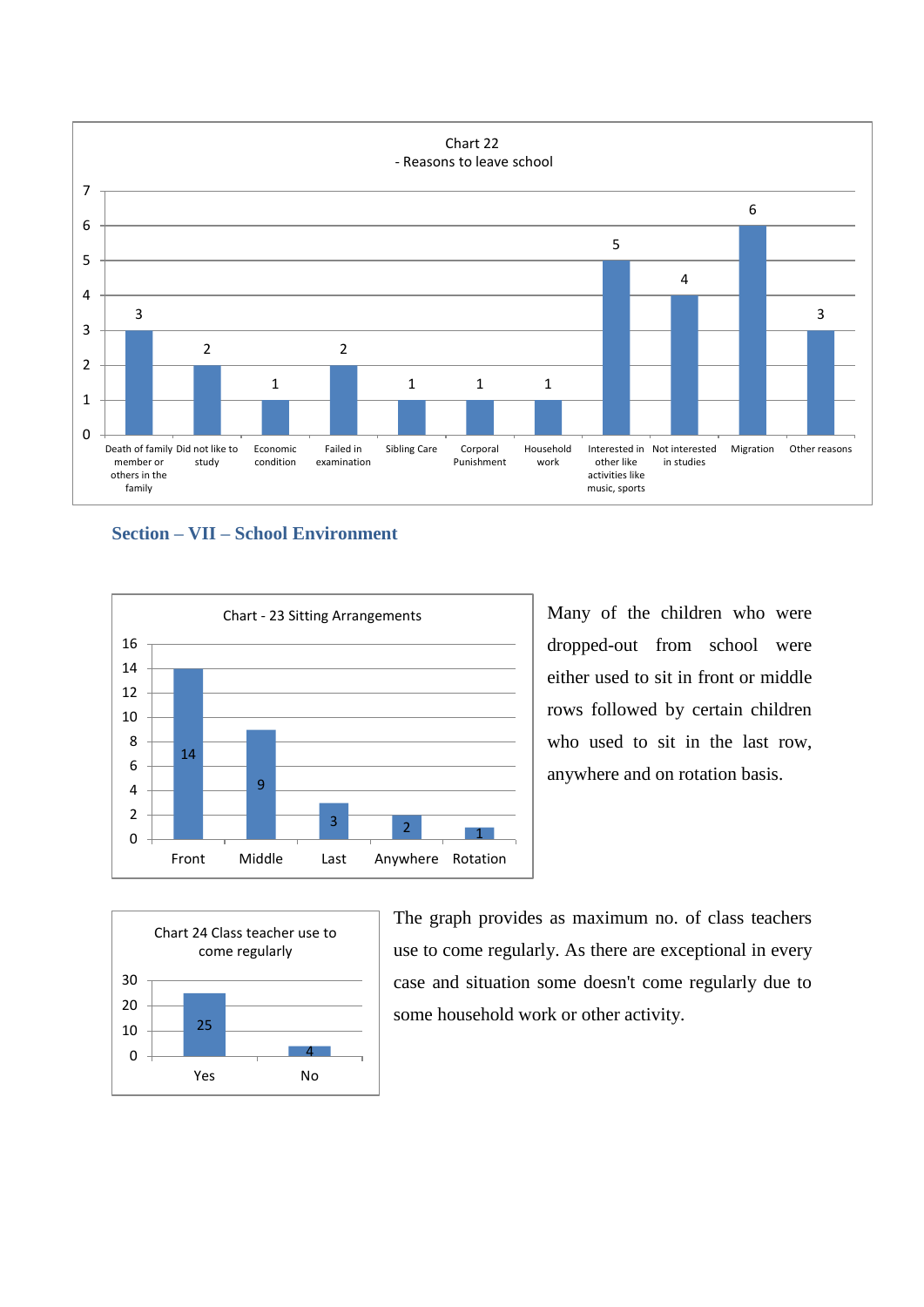



According to the survey held almost every school has principals but as we can see from the graph two students have said that there school do not have school principal.

During the discussion it was not informed by the respondents as for how long the vacancies were there in their school.

#### **Basic facilities which were provided/functional in schools**



From the graph it can be concluded that the maximum number of schools have safe drinking water facility. A very few school did not provide safe drinking water facility at their school. No further details were provided by the respondents as to the reasons for unsafe drinking water in the school.

In the above chart it shows that in most of the school good quality of mid-day meal was being





provided to students. The respondents further informed that they found mid-day meal good only if it tastes well while eating.

We did not find any direct linkage between mid-day meal and school enrolment from the respondents.

Some of schools does not have functional library. Library should have number and various types of books and even benches should be provided so students can sit and can read the books as some schools floor covers instead of benches. No such information was provided by the respondents instead the informed that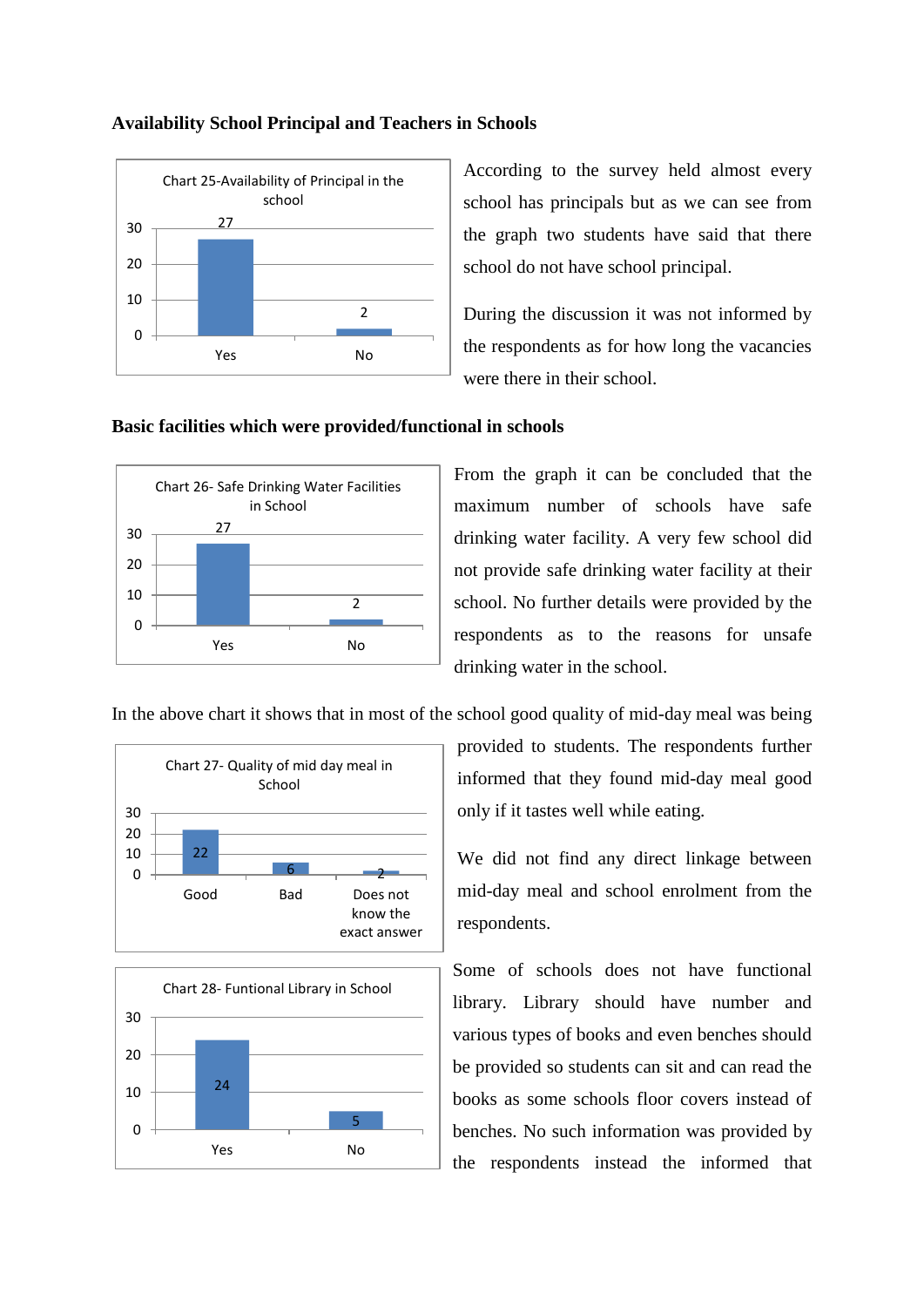separate libraries were there in the school which were functional and accessed sometime by students.



The given chart shows the non-availability of playgrounds in five schools. Right to Education Act, mandated that every school should have playgrounds where students can play and spend time in recreational activities.

However, unavailability of playground in these schools must have restricted the physical work the students would get involved into during sports

period, physical exercise, playing outdoor games etc. Out of twenty-nine respondents who were studying in these schools seven students informed that no sports equipment's were provided to them while they were in school.

#### **Mapping of Behaviour with Children**

As we can see behaviour of class-teachers were always good with thirteen respondents, while with other they used to praise as well, and a combination of good and bad, used to beat, sometimes good. There was a mix response from the students over behaviour of classteacher. Among the respondents, there was one student who got dropped-out from school as he was beaten serious by the class-teacher.

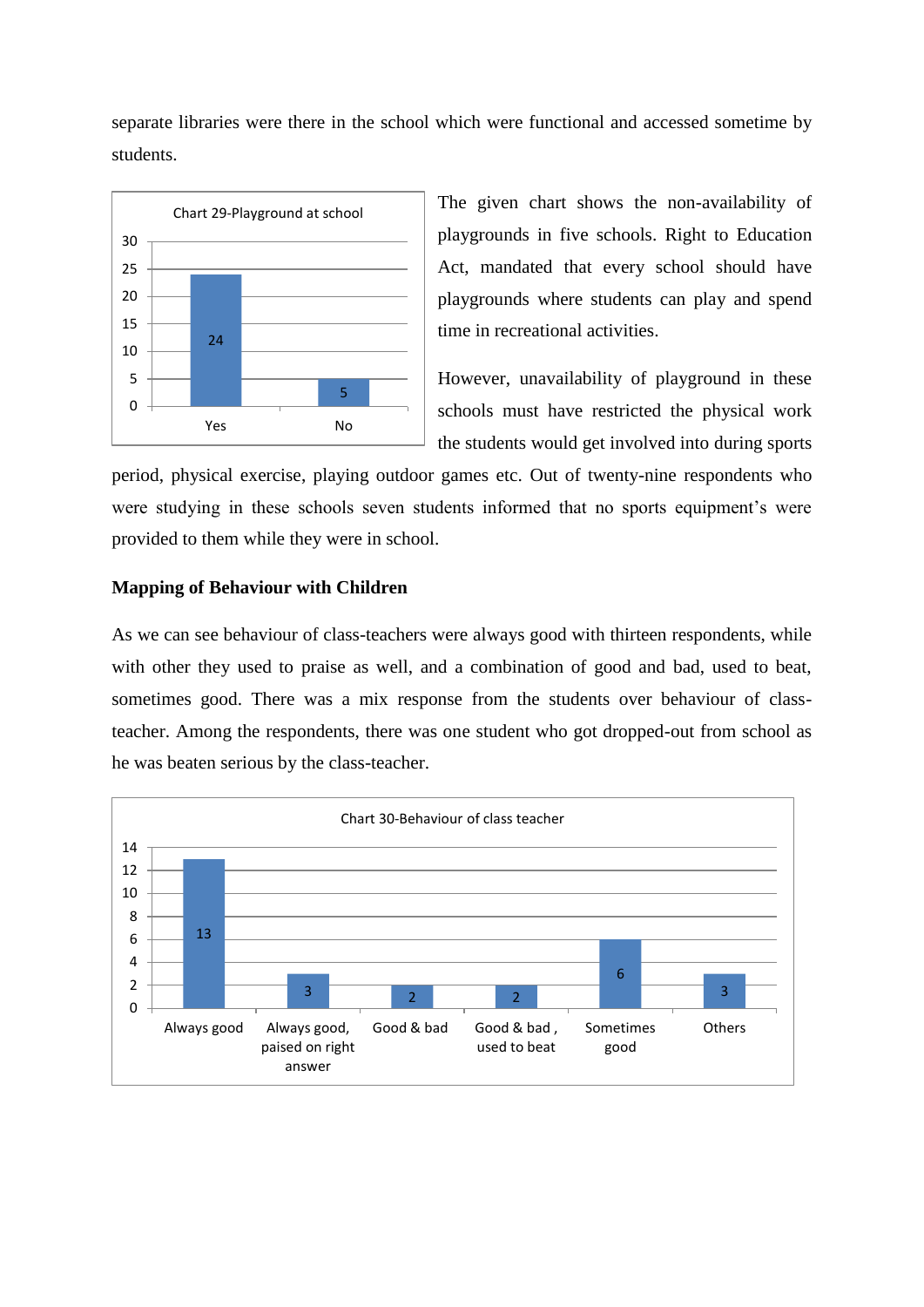We also tried to capture the behaviour of other school teachers with students in which the percentage went down when only eleven respondents informed that behaviour of teachers



were good when they were in schools. Many of the school teachers either behave sometime well and beaten up the students. Four respondents did not want to give any specific reply for this question. Contrary to the behaviour of class-teacher and other school teachers, twentyone respondents informed that behaviour of school principal had always been good with them, while six respondents responded "No". There was one instance in which the respondent never saw the school principal while he was in school.

We also tried to capture the behaviour of classmates with the respondents while they were studying in school. We can see from the given chart that out of twenty-nine respondents in elven instances other classmates forced the respondents to either bunk



school classes or helped in studies together with class bunk.

Surprisingly, there was neither fear of teachers nor respect for them in maximum cases during their school time which was a matter of concern while writing this report as 'where we are leading to' what could have been the reasons for increasing dis-respect among the school students. We have not dig in much in this aspect due to research limitations.

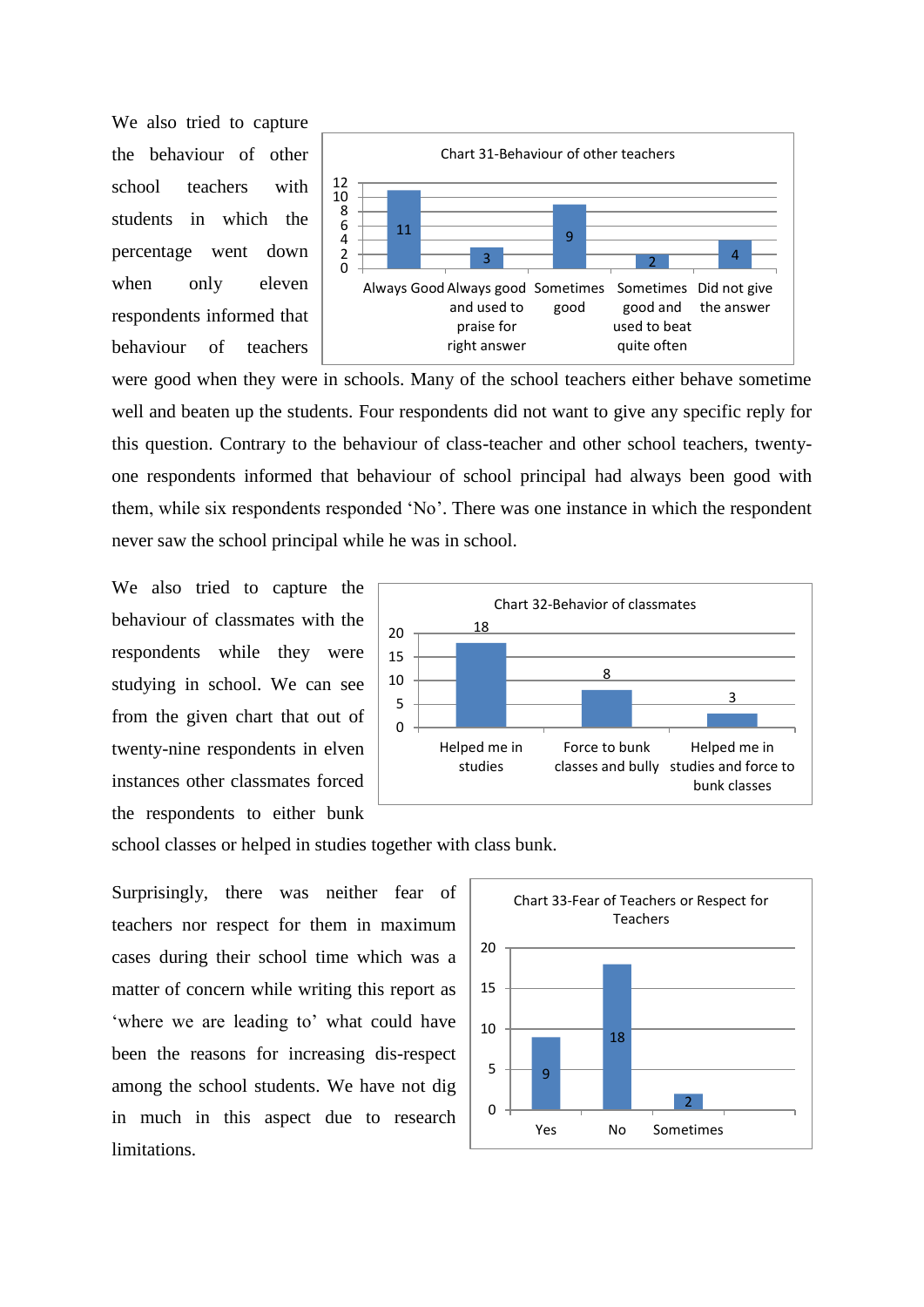It should be part of research analysis as to the factors or reasons creating a bridge between students and teachers.

## **School Discipline**

From the given chart it can be seen that the school environment in which the respondents studied show that the school authorities provided time for recess and were concerned about the attendance of the child. There was strictness in many schools and only a few respondents said that there was no strictness at all in their respective schools. The school uniform used to be checked in almost every school. Also, maximum number of respondents informed that they could not roam and go to play around at any time or come to school at any time. Again, a very few respondents said that they could roam and go to play around at any time or come to school at any time.



#### <span id="page-21-0"></span>**Section – VIII – Current Situation and Future Prospects**

From the given chart it can be seen that after observing the daily schedule of the respondents it was observed that the maximum number of them were either involved in domestic activities or they did not do any kind of work and were involved playing activities. Only two respondents were involved in skill development course and study at home and involved in household work together.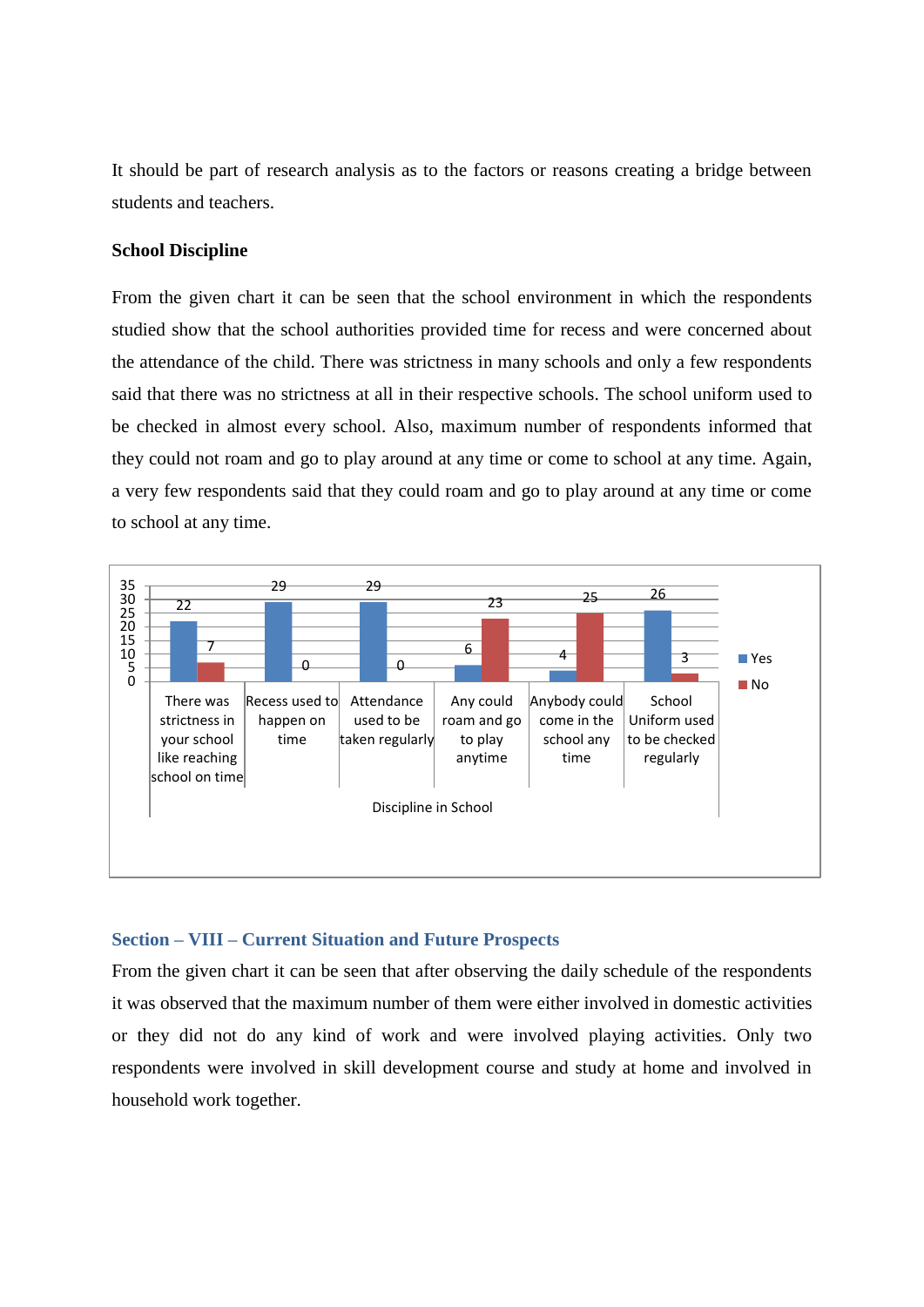

From the given chart, it can be a seen that the maximum number of respondents was involved in domestic work. A majority of children who dropped out of school got involved in domestic work. Very few of them were involved in any kind of economic activity or no work at all.



We can see from the given chart that the number of respondents who again wanted to get enrolled in school was less as compared from that of who did not want to. After a long break from studies many of the respondents had lost their interests or were engaged in some domestic work. Some of the respondents who were age 18 years and above engaged in economic activities by doing labour work or getting skills development training. Some did not want to join because of corporal punishment as well.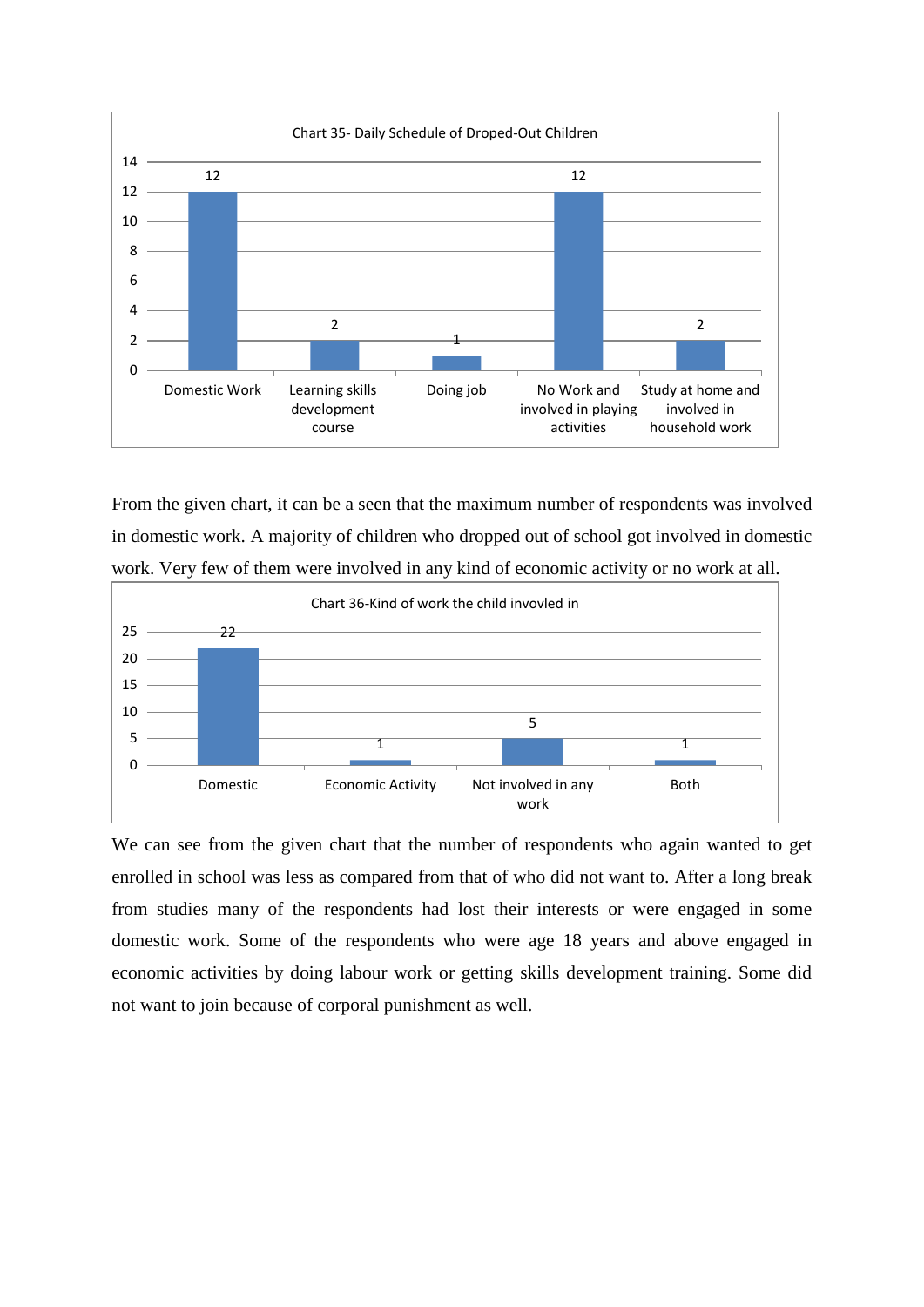There was fear among respondents in going to school again as they left the school for long and how would be they treated was a matter of concern, therefore, many of them wanted to study but through distance education or open schools.



## <span id="page-23-0"></span>**Section – IX Views of School Authorities**

We can see from the given chart that out of 8 schools covered during the drop-out assessment survey that 29 positions were vacant in the schools.

We can see from the given chart that out of 8 schools covered during the drop-out assessment



survey that 6 schools have maintained the data of the dropouts whereas 2 schools still did not

maintain the data of dropout children. There were no specific reasons for not maintaining the drop-out school data.

Also out of 8 schools covered during the drop-out assessment



survey 4 schools answered in negation when question relating to corporal punishment was asked whereas 4 schools did not want to talk about this. During the assessment it was also observed that one of the schools was confused and said they do not maintain the data while approximately there might be 30-40 students from their school. Two schools gave additional information on data of the dropouts, one of which said that dropouts may be 60-70 students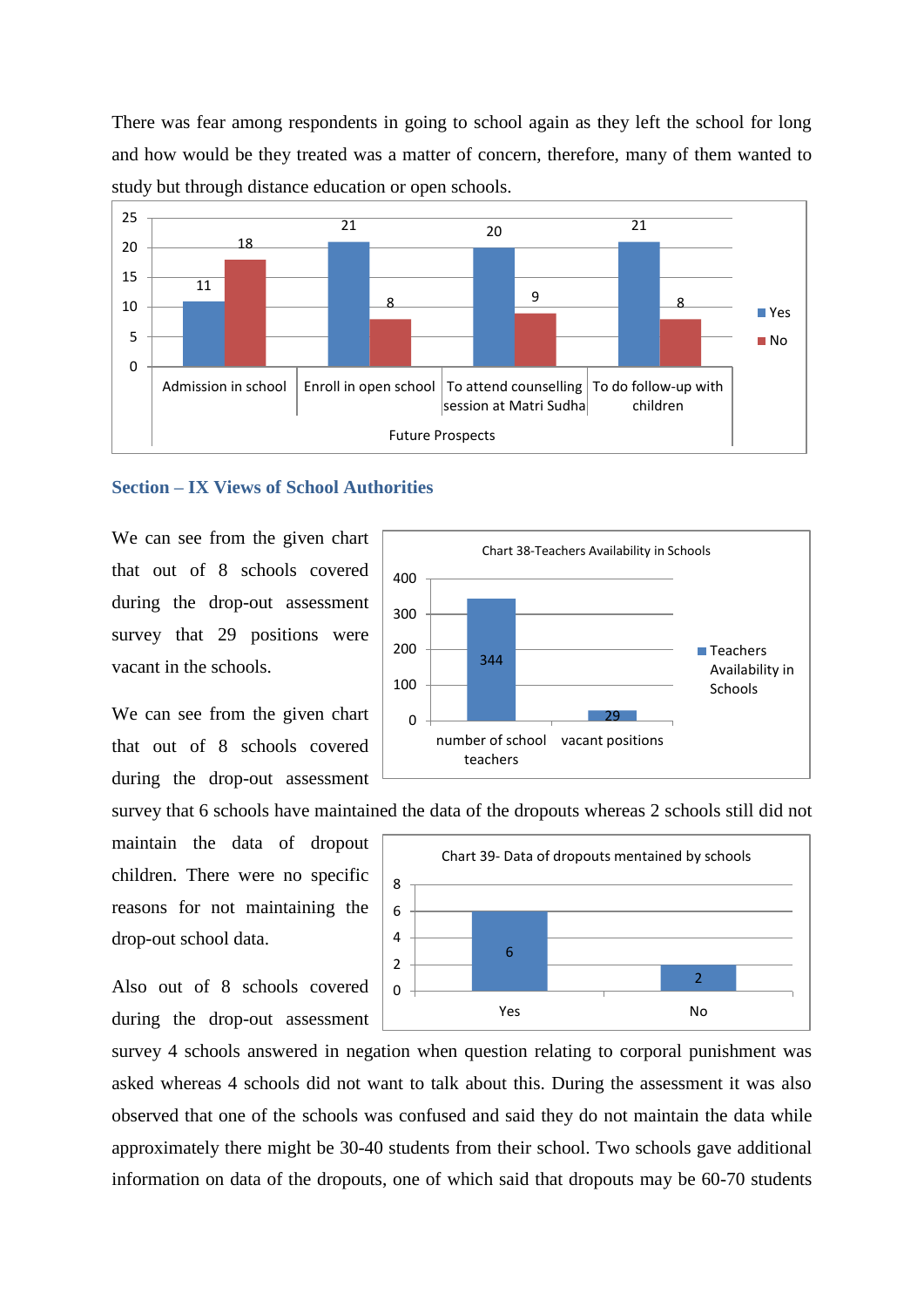from their school while another school said 150 students have dropped out from their school in last few months respectively.

During the drop-out assessment survey 8 schools were covered and all the 8 schools were questioned that "Whether you have Management committee in the school?" all the schools answered in affirmation that the school have school management committees. Also Continuous and Comprehensive evaluation of sheet each student would be maintained by each school however only one school stated that they do maintain but they have started this recently.

#### **Variances in Reasons for Being Dropped Out**

As per the findings it could be seen that school authorities were given different answers in respect to the children getting dropped out from school which were as follows:

## **No Detention Policy and RTE Act**

As per the school authorities show that the main reason for the children being dropped out is due to Right to Education Act which emphasizes on "No Detention Policy". No Detention Policy was being considered as one of the root causes for the children

One of the School Principals was very aggressive and frustrated over and her behaviour showed that she did not like to put in extra efforts for the drop outs.

being dropped out. One of the school principals added that "the children know that they cannot be detained till class  $8<sup>th</sup>$  and therefore they take their studies lightly. As a result, they do not study but keep on getting promoted to the next class. Now since the basics are not clear, when the children come in class  $9<sup>th</sup>$ , they fail to understand what is being taught to them and as a result they get failed in examination. Also, no extra efforts are being put forward by the children and their parents". Another principal of the school added that "No Detention Policy" makes the students carefree and they become careless for their studies and as a result

"During a conversation with a worker of the school it was seen that the school authorities did not behave well with the children. The children were beaten and abused. They were not provided with drinking water and the teachers get their work done from the children".

get dropped out of school. The RTE Act was blamed for the children being dropped out in some other schools as well.

#### **Migration**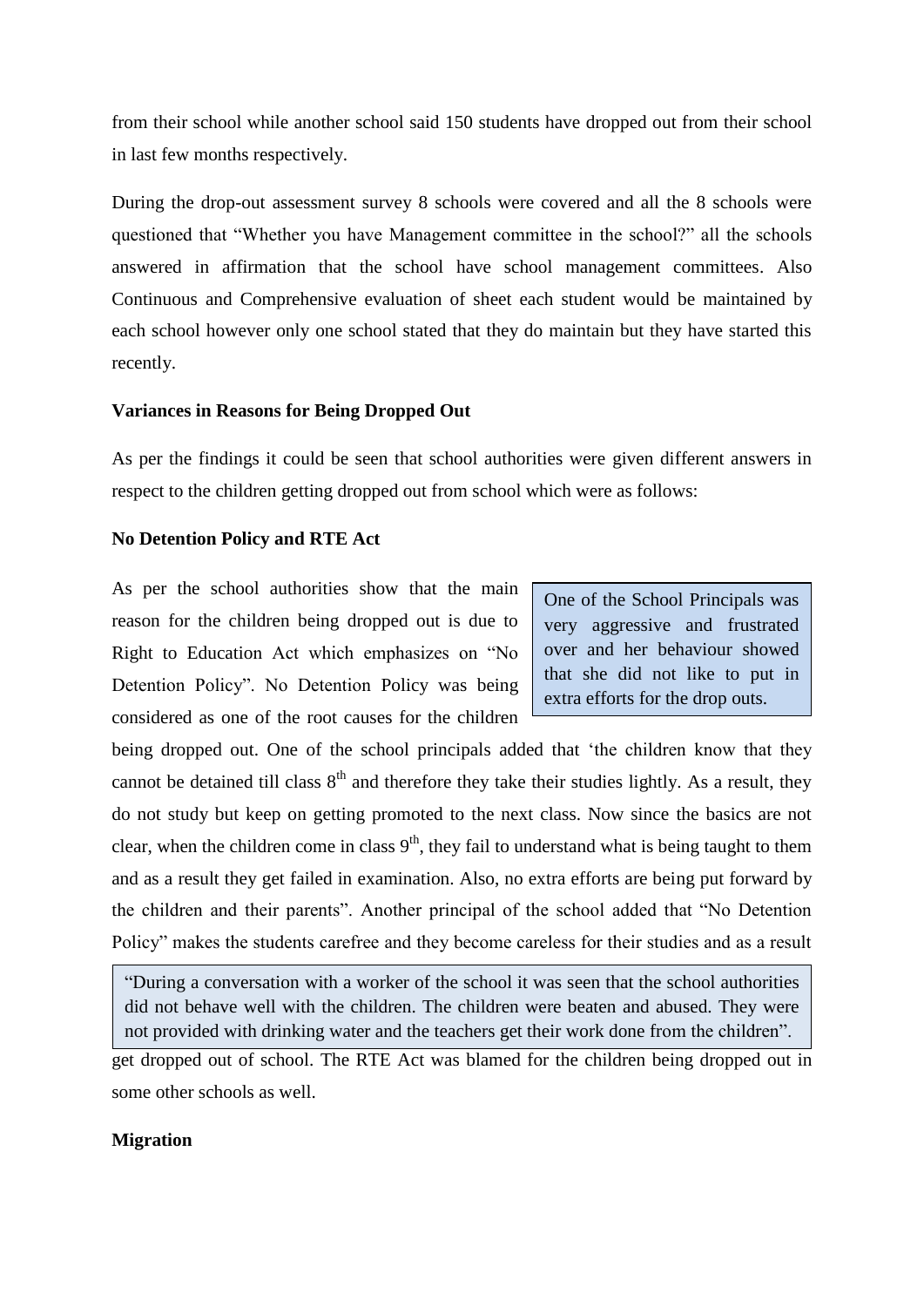Adding on other reasons, it was also found out that since children stop going to school when they go back to their native places for a long time, the child name is being struck off from the school and as a result he or she becomes a drop out. Sometimes, people migrate to some other place and leave the school. Some of them join schools in the other place but many do not join school after that and become drop outs.

## **Blame over NGOs**

Blame was put on NGOs for making children aware of the "No Detention Policy" and it was said that "it is due to these NGOs spreading awareness only that the students have started taking studies so lightly".

#### **Education is not important for Slum Children**

Apart from stating migration and RTE act as key reasons for children being dropped out school authorities also blamed slums for the children being dropped out. The children belonging to slums are poor. Their mentality is not good and do not give emphasis on studies. They do not want to study and do not let other people study as well. This was shared by one of the school Principals while holding discussion with him.

#### **Other Reasons**

Other than the above given reasons learning household work, poor conditions of the family and employment were some of the other reasons for the children being dropped out from school. People who are poor do not think education is that important and lay more emphasis of the employment of their children. They are concerned with money so they make their children leave school and go out for work so that they can make some money.

The principal of other school said "due to household conditions children may leave school. As an example quoted by the school principal, it can be seen that the reason of the domestic conditions also prevails-"Most of the parents go outside for labour work, there has to be somebody to look after the home. So, the child does not go to school and look after his/her home. Poverty is yet another reason which makes parents think that making a child work is more important that making a child educated. On one hand where children leave school due to household work and responsibilities, on the other hand one of the other reasons stated itself by one of the school authorities is that the private school children or the English Medium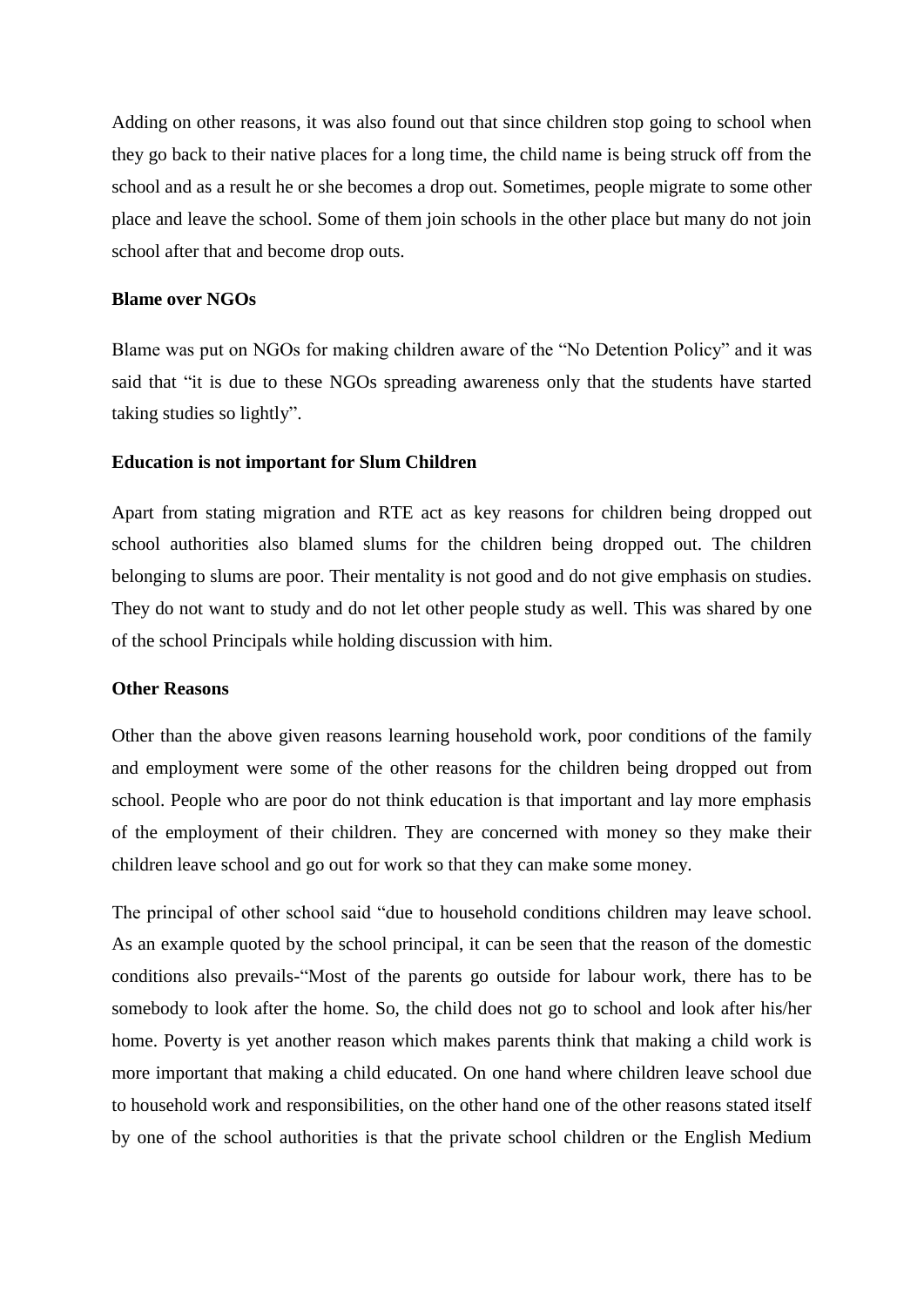school children are given more preference than the government school children which builds up another reason for the children being dropped out.

Apart from the above analysis, there were schools that hesitated in sharing some basic information about the school. One school principal asked for the authority letter to visit the school and one of the principals behaved in a strange and hesitant manner. She cancelled the partially filled form and straight forwardly refused to share any information regarding her school.

#### <span id="page-26-0"></span>**Section X- Suggestive Measures to Reduce Drop-Out**

The research report puts reflection on the causes or factors of children being dropped-out from school need to relook both by the law makers and other stakeholders which carry a vision as "education for all" and how the increasing gap between children and teachers in particular and other stakeholders in general could be bridged. Some of the preventive measures could be:-

- 1. Socio-economic status variables like socio economic background, family structure, etc., are unlikely to change but alterable variables such as access to schooling facilities, attendance, improvement in infrastructure, flexible curriculum and teacher motivation could be modified to improve the retention rate of these children
- 2. Teachers also have to make an extra effort to counteract dropout by understanding, stimulating, supporting, and guiding the students in their studies
- 3. Since the symptoms of dropping out such as absenteeism, poor performance in the school examination, etc., begin to show at the elementary school level, prevention strategies need to be initiated at this stage itself